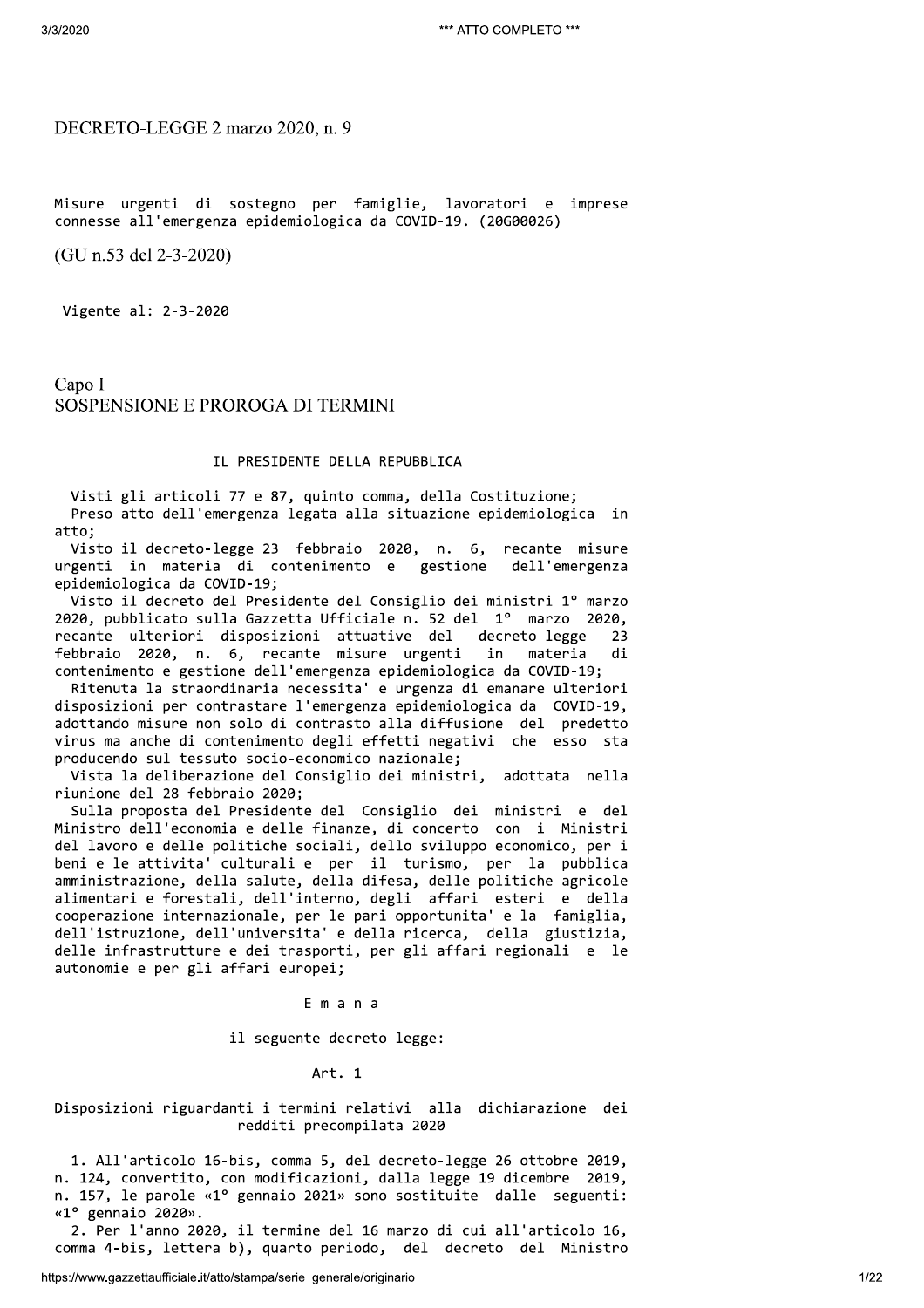delle finanze 31 maggio 1999, n. 164, e' prorogato al 31 marzo. 3. Per l'anno 2020, i termini del 16 marzo di cui all'articolo 4, commi 6-quater e 6-quinquies del decreto del Presidente della Repubblica 22 luglio 1998, n. 322, sono prorogati al 31 marzo.

4. Per l'anno 2020, il termine del 30 aprile di cui all'articolo 1, comma 1, del decreto legislativo 21 novembre 2014, n. 175, e' prorogato al 5 maggio.

5. Per l'anno 2020, la trasmissione telematica all'Agenzia delle entrate da parte dei soggetti terzi dei dati relativi a oneri e spese sostenuti dai contribuenti nell'anno precedente e alle spese sanitarie rimborsate di cui all'articolo 78, commi 25 e 25-bis, della legge 30 dicembre 1991, n. 413, nonche' dei dati relativi alle spese individuate dai decreti del Ministro dell'economia e delle finanze emanati ai sensi dell'articolo 3, comma 4, del decreto legislativo 21 novembre 2014, n. 175, con scadenza al 28 febbraio, e' effettuata entro il termine del 31 marzo.

6. Le disposizioni di cui all'articolo 4, comma 6-sexies, del decreto del Presidente della Repubblica 22 luglio 1998, n. 322, si applicano a decorrere dal 2021.

## Art. 2

# Sospensione dei termini di versamento dei carichi affidati all'agente della riscossione

1. Con riferimento alle entrate tributarie e non tributarie e nei confronti delle persone fisiche che, alla data del 21 febbraio 2020, avevano la residenza ovvero la sede operativa nel territorio dei comuni individuati nell'allegato 1 al decreto del Presidente del Consiglio dei ministri del 1º marzo 2020, pubblicato nella Gazzetta Ufficiale n. 52 del 1º marzo 2020, e dei soggetti diversi dalla persone fisiche che, alla stessa data del 21 febbraio 2020, avevano nei medesimi comuni la sede legale o la sede operativa, sono sospesi i termini dei versamenti, scadenti nel periodo dal 21 febbraio al 30 aprile 2020, derivanti da cartelle di pagamento emesse dagli agenti della riscossione, nonche' dagli avvisi previsti dagli articoli 29 e 30 del decreto-legge 31 maggio 2010, n. 78, convertito, con modificazioni, dalla legge 31 luglio 2010, n. 122. I versamenti oggetto di sospensione devono essere effettuati in unica soluzione entro il mese successivo al termine del periodo di sospensione. Non si procede al rimborso di quanto gia' versato. Si applicano le disposizioni di cui all'articolo 12 del decreto legislativo 24 settembre 2015, n. 159.

2. Le disposizioni del comma 1 si applicano anche agli atti di cui all'articolo 9, commi da 3-bis a 3-sexies, del decreto-legge 2 marzo 2012, n. 16, convertito, con modificazioni, dalla legge 26 aprile 2012, n. 44, e alle ingiunzioni di cui al regio decreto 14 aprile 1910, n. 639, emesse dagli enti territoriali, nonche' agli atti di cui all'articolo 1, comma 792, della legge 27 dicembre 2019, n. 160.

3. Relativamente ai soggetti indicati dal comma 1, sono differiti al 31 maggio 2020 il termine di versamento del 28 febbraio 2020 di cui all'articolo 3, commi 2, lettera b) e 23 e all'articolo 5, comma 1, lettera d), del decreto-legge 23 ottobre 2018, n. 119, convertito, con modificazioni, dalla legge 17 dicembre 2018, n. 136, nonche' all'articolo 16-bis, comma 1, lettera b), n. 2 del decreto-legge 30 aprile 2019, n. 34, convertito, con modificazioni, dalla legge 28 giugno 2019, n. 58, e quello del 31 marzo 2020 di cui all'articolo 1, comma 190, della legge 30 dicembre 2018, n. 145.

## Art. 3

# Rimessione in termini per adempimenti e versamenti

1. Le disposizioni di cui al decreto del Ministro dell'economia e delle finanze del 24 febbraio 2020, pubblicato nella Gazzetta Ufficiale 26 febbraio 2020 n. 48, si applicano anche agli adempimenti e ai versamenti verso le amministrazioni pubbliche effettuati o a carico di professionisti, consulenti e centri di assistenza fiscale che abbiano sede o operino nei comuni individuati dall'allegato 1 del decreto del Presidente del Consiglio dei ministri del 1º marzo 2020,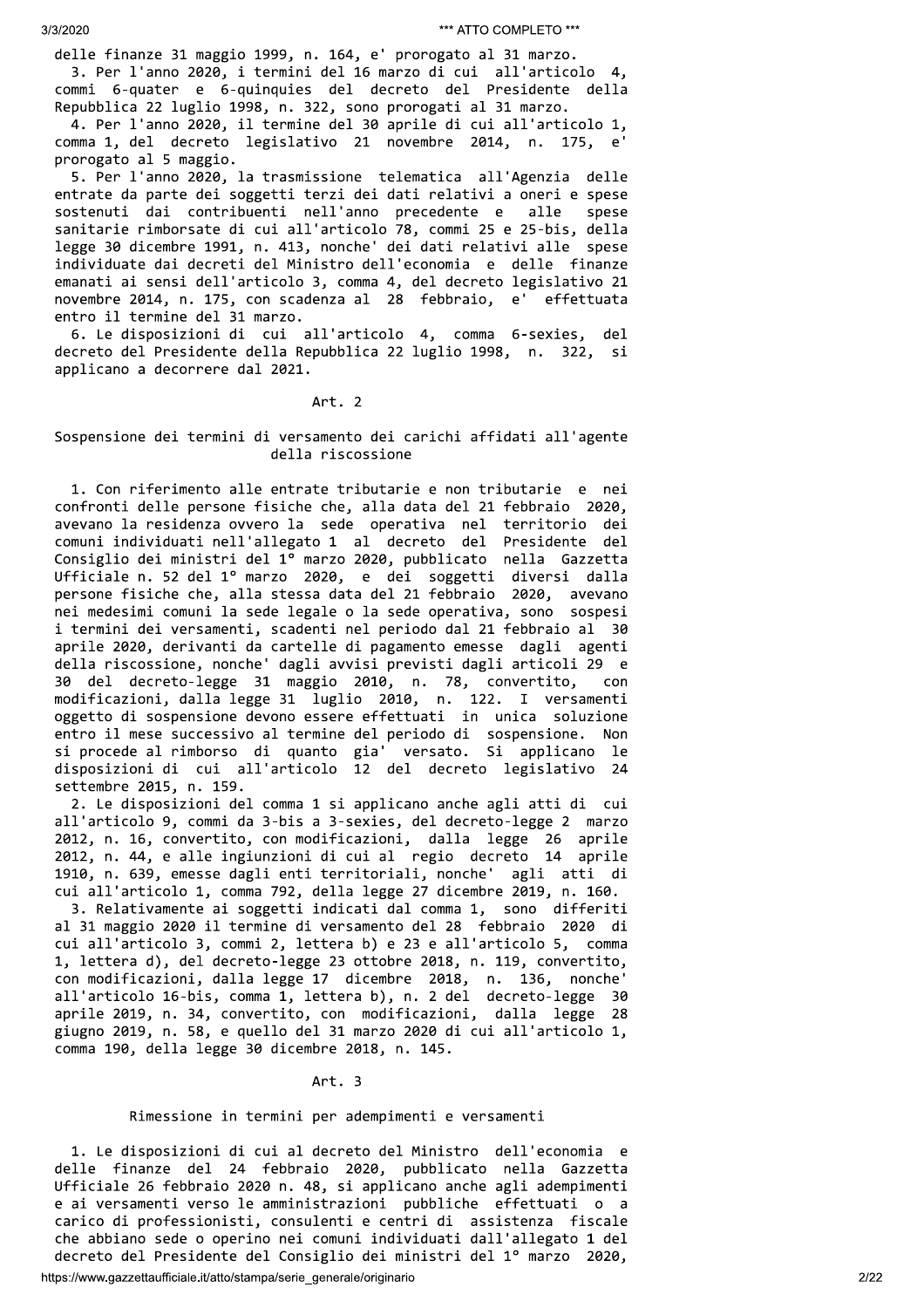anche per conto di aziende e clienti non operanti nel territorio, nonche' di societa' di servizi e di persone in cui i soci residenti nei comuni di cui al predetto allegato rappresentino almeno il 50 per cento del capitale sociale.

### Art. 4

### Sospensione dei pagamenti delle utenze

1. L'Autorita' di regolazione per energia, reti e ambiente, con riferimento ai settori dell'energia elettrica, dell'acqua e del gas, ivi inclusi i gas diversi dal gas naturale distribuiti a mezzo di reti canalizzate, e al ciclo integrato di gestione dei rifiuti urbani, con propri provvedimenti, prevede la sospensione temporanea, fino al 30 aprile 2020, dei termini di pagamento delle fatture e degli avvisi di pagamento emessi o da emettere, per i comuni individuati nell'allegato 1 al decreto del Presidente del Consiglio dei ministri del 1º marzo 2020.

2. Entro centoventi giorni dalla data di entrata in vigore del presente decreto-legge, l'Autorita' di regolazione per energia, reti e ambiente, con propri provvedimenti, disciplina altresi' 1e modalita' di rateizzazione delle fatture e degli avvisi di pagamento i cui termini di pagamento sono stati sospesi ai sensi del comma 1, individuando, ove opportuno, anche le modalita' per la relativa copertura nell'ambito delle componenti tariffarie, senza nuovi o maggiori oneri per la finanza pubblica. Il versamento delle somme oggetto di sospensione relative al pagamento del canone di<br>abbonamento alle-radioaudizioni-di cui al regio decreto-legge 21 febbraio 1938, n. 246, convertito dalla legge 4 giugno 1938, n. 880, avviene, senza applicazione di sanzioni e interessi, in unica rata con la prima fattura dell'energia elettrica successiva al termine del periodo di sospensione.

# Art. 5

Sospensione dei termini per il pagamento dei contributi previdenziali e assistenziali e dei premi per l'assicurazione obbligatoria

1. Nei comuni individuati nell'allegato 1 al decreto del Presidente del Consiglio dei ministri del 1º marzo 2020, sono sospesi i termini relativi agli adempimenti e ai versamenti dei contributi previdenziali e assistenziali e dei premi per l'assicurazione obbligatoria in scadenza nel periodo dal 23 febbraio 2020 al - 30 aprile 2020. Non si fa luogo al rimborso dei contributi previdenziali e assistenziali e dei premi per l'assicurazione obbligatoria gia' versati. Gli adempimenti e i pagamenti dei contributi previdenziali e assistenziali e dei premi per l'assicurazione obbligatoria, sospesi ai sensi del presente articolo, sono effettuati a far data dal 1º maggio 2020 anche mediante rateizzazione fino a un massimo di cinque rate mensili di pari importo, senza applicazione di sanzioni e interessi.

## Art. 6

# Misure in favore dei beneficiari di mutui agevolati

1. I soggetti beneficiari dei mutui agevolati concessi dall'Agenzia nazionale per l'attrazione degli investimenti e lo sviluppo d'impresa S.p.A. (Invitalia) a favore di imprese con sede o unita' locali ubicate nei territori dei comuni individuati nell'allegato 1 al decreto del Presidente del Consiglio dei ministri del 1º marzo 2020, possono beneficiare della sospensione di dodici mesi del pagamento delle rate con scadenza non successiva al 31 dicembre 2020 e di un corrispondente allungamento della durata dei piani di ammortamento. I suddetti benefici si applicano anche nel caso in cui sia stata gia' adottata da Invitalia la risoluzione del contratto di finanziamento agevolato in ragione della morosita' nella restituzione delle rate, purche' il relativo credito non risulti gia' iscritto a ruolo ovvero<br>non siano incardinati contenziosi per il recupero dello stesso. Invitalia, su richiesta dei soggetti beneficiari, da presentare entro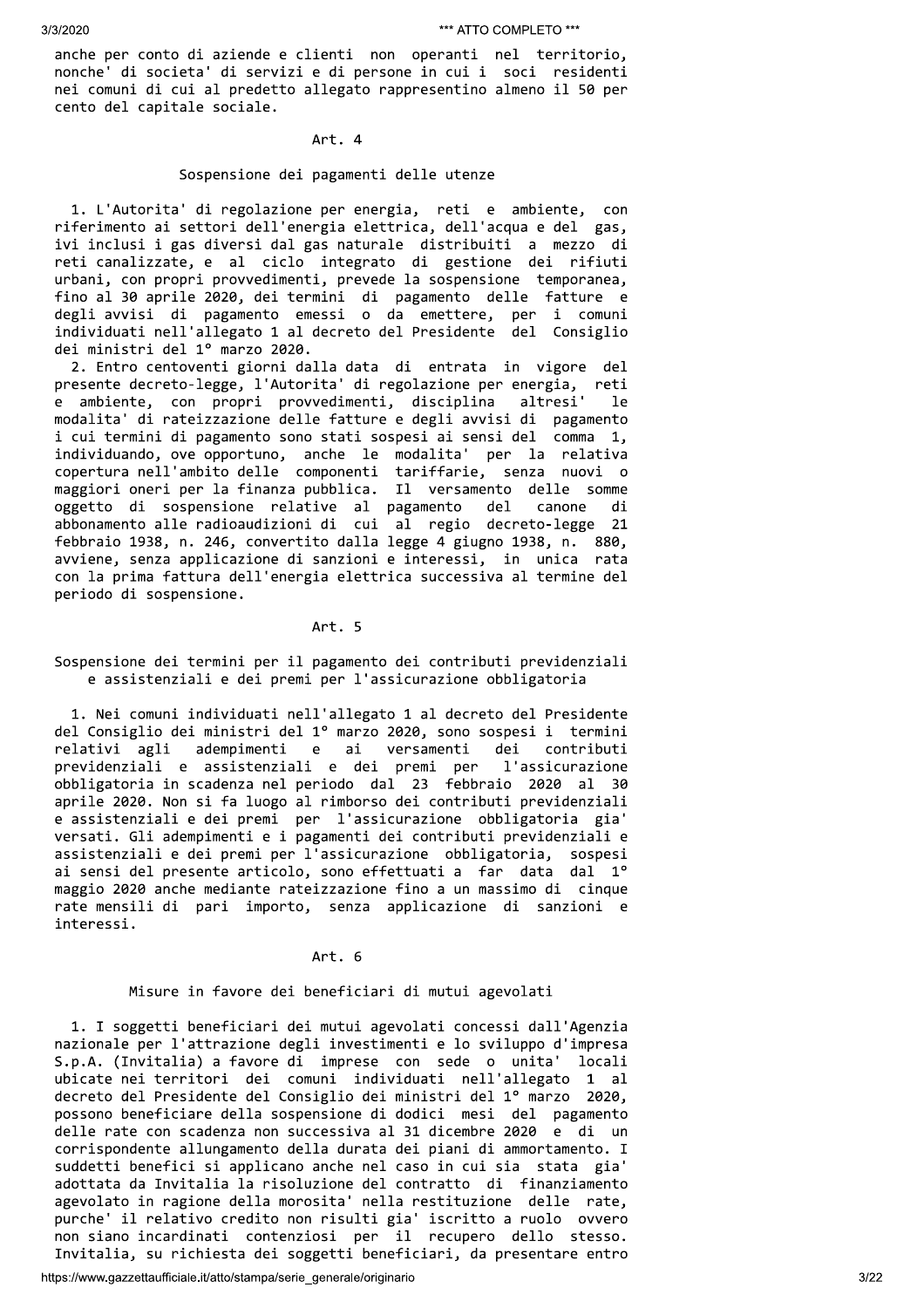sessanta giorni dalla data di entrata in vigore del presente decreto, procede, nel rispetto della normativa europea in materia di aiuti di Stato, alla ricognizione del debito, comprensivo di sorte capitale e interessi, da rimborsare al tasso di interesse legale e con rate semestrali posticipate.

2. Le disposizioni del comma 1 si applicano anche alle rate di pagamento con scadenza non successiva al 31 dicembre 2020 relative alle transazioni gia' perfezionate con Invitalia alla data di entrata in vigore del presente decreto.

3. Agli oneri in termini di fabbisogno derivanti dal presente articolo si provvede ai sensi dell'articolo 36.

# Art. 7

# Sospensione di termini per versamenti assicurativi e alle camere di commercio

1. Nei comuni individuati nell'allegato 1 al decreto del Presidente del Consiglio dei ministri del 1º marzo 2020, sono sospesi:

a) fino al 30 aprile 2020, i termini per i versamenti riferiti al diritto annuale di cui all'articolo 18 della legge 29 dicembre 1993, n. 580:

b) fino al 30 aprile 2020, i termini di pagamento delle sanzioni amministrative per le imprese che presentano in ritardo:

1) le domande di iscrizione alle camere di commercio;

2) le denunce di cui all'articolo 9 del decreto del Presidente della Repubblica 7 dicembre 1995, n. 581;

3) il modello unico di dichiarazione previsto dalla legge 25 gennaio 1994, n. 70;

4) la richiesta di verifica periodica degli strumenti di misura ed il pagamento della relativa tariffa.

2. I pagamenti sospesi ai sensi del comma 1, sono effettuati in un'unica soluzione entro il mese successivo al termine del periodo di sospensione.

3. Nei confronti dei contraenti delle polizze di assicurazione di cui all'articolo 2 del decreto legislativo 7 settembre 2005, n. 209, residenti o aventi sede legale nel territorio dei comuni di cui all'allegato 1 al decreto del Presidente del Consiglio dei ministri del 1º marzo 2020, e' disposta la temporanea sospensione del termine per la corresponsione dei premi in scadenza nel periodo compreso tra il 21 febbraio 2020 e il 30 aprile 2020.

4. I versamenti dei premi o delle rate di premi oggetto di sospensione ai sensi del comma 3 sono effettuati in un'unica soluzione entro il mese successivo al termine del periodo di sospensione, ovvero mediante rateizzazione, comunque entro l'anno 2020, secondo le modalita' previste dal contratto o diversamente concordate. Le imprese assicurano la copertura dei rischi ed il pagamento dei sinistri per gli eventi accaduti durante il periodo di sospensione anche in assenza del pagamento del premio durante il medesimo periodo di sospensione, fatto salvo il conguaglio con il premio dovuto in sede di liquidazione del sinistro se il soggetto che ha diritto alla prestazione assicurativa coincide con il soggetto tenuto al pagamento del premio.

5. La sospensione di cui al comma 3 non riguarda i nuovi contratti stipulati durante il periodo di sospensione e il pagamento dei relativi premi, nonche' i premi unici ricorrenti per i quali non sussiste l'obbligo di versamento.

6. Le disposizioni di cui ai commi 3, 4 e 5 si applicano ai contratti stipulati con le imprese di assicurazione aventi sede legale nel territorio della Repubblica italiana, alle sedi secondarie di imprese di assicurazione aventi sede legale in Stati terzi per l'attivita' svolta nel territorio della Repubblica, alle imprese di altri Stati dell'Unione Europea che operano nel territorio della Repubblica in regime di stabilimento o di liberta' di prestazione di servizi.

### Art. 8

Sospensione di versamenti, ritenute, contributi e premi per il settore turistico-alberghiero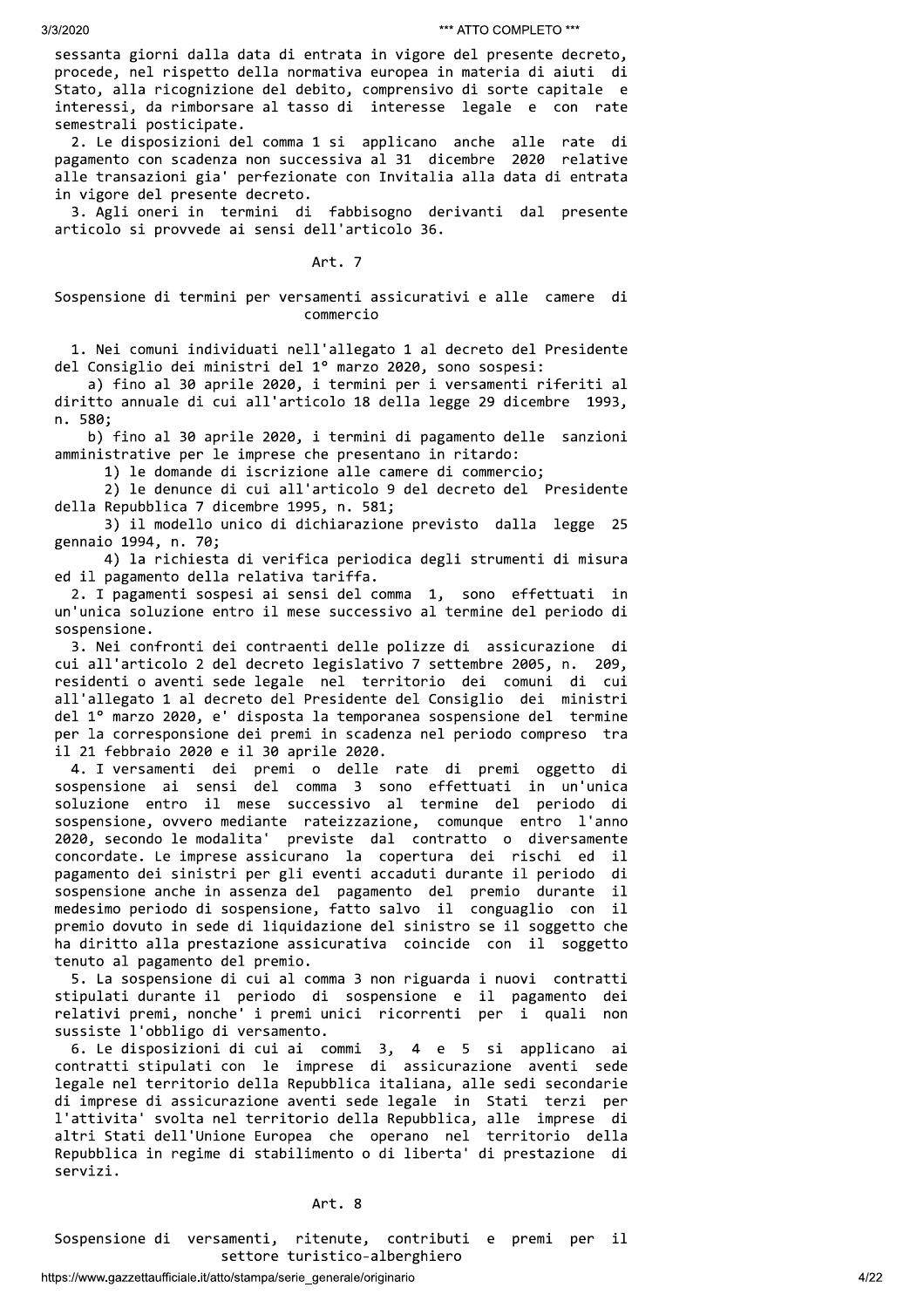1. Per le imprese turistico-ricettive, le agenzie di viaggio e turismo e i tour operator, che hanno il domicilio fiscale, la sede legale o la sede operativa nel territorio dello Stato, sono sospesi, dalla data di entrata in vigore del presente decreto e fino al 30 aprile 2020:

a) i termini relativi ai versamenti delle ritenute alla fonte, di cui agli articoli 23, 24 e 29 del decreto del Presidente della Repubblica 29 settembre 1973, n. 600, che i predetti soggetti operano in qualita' di sostituti d'imposta;

b) i termini relativi agli adempimenti e ai versamenti dei contributi previdenziali assistenziali  $e$  $e$ dei premi per l'assicurazione obbligatoria.

2. I versamenti di cui al comma 1 sono effettuati, senza applicazione di sanzioni ed interessi, in un'unica soluzione entro il 31 maggio 2020. Non si fa luogo al rimborso delle ritenute, dei contributi previdenziali nonche' assistenziali e dei premi per l'assicurazione obbligatoria gia' versati.

3. Per le imprese turistico-ricettive, le agenzie di viaggio e turismo e i tour operator che hanno il domicilio fiscale, la sede legale o la sede operativa nei comuni individuati nell'allegato 1 al decreto del Presidente del Consiglio dei ministri del 1º marzo 2020, restano ferme le disposizioni di cui all'articolo 1, comma 3, del decreto del Ministro dell'economia e delle finanze 24 febbraio 2020, pubblicato nella Gazzetta Ufficiale n. 48 del 26 febbraio 2020.

### Art. 9

# Procedimenti amministrativi di competenza delle Autorita' di pubblica sicurezza

1. A decorrere dalla data di entrata in vigore del presente decreto, al fine di consentire la piena utilizzazione del personale della Polizia di Stato, sono sospesi per la durata di trenta giorni:

a) i termini per la conclusione dei procedimenti amministrativi relativi al rilascio delle autorizzazioni, comunque denominate, di competenza del Ministero dell'interno e delle Autorita' provinciali e locali di pubblica sicurezza in materia di armi, munizioni ed esplosivi, esercizi di giochi e scommesse, agenzie di affari, fabbricazione e commercio di oggetti preziosi, istituti di vigilanza e investigazione privata, soggiorno degli stranieri, nonche' dei procedimenti amministrativi concernenti le iscrizioni nei registri o negli elenchi previsti per l'esercizio di servizi di controllo nei luoghi di pubblico spettacolo e trattenimento o negli impianti sportivi;

b) i termini per la presentazione della richiesta di primo rilascio e del rinnovo del permesso di soggiorno previsti. rispettivamente, in otto giorni lavorativi dall'ingresso dello straniero nel territorio dello Stato e in almeno sessanta giorni prima della scadenza o nei sessanta giorni successivi alla scadenza, ai sensi dell'articolo 5, commi 2 e 4, e dell'articolo 13, comma 2, lettera b), del decreto legislativo 25 luglio 1998, n. 286.

### Art. 10

# Misure urgenti in materia di sospensione dei termini e rinvio delle udienze processuali

1. A decorrere dal giorno successivo alla data di entrata in vigore del presente decreto e fino al 31 marzo 2020, sono rinviate d'ufficio a data successiva al 31 marzo 2020 le udienze dei procedimenti civili pendenti presso gli uffici giudiziari dei circondari dei Tribunali cui appartengono i comuni di cui all'allegato 1 al decreto del Presidente del Consiglio dei ministri 1º marzo 2020, ad eccezione delle udienze nelle cause di competenza del tribunale per  $\mathbf i$ minorenni, nelle cause relative ad alimenti, nei procedime<br>cautelari, nei procedimenti per l'adozione di provvedimenti procedimenti in materia di amministrazione di sostegno, di interdizione, di inabilitazione, nei procedimenti di convalida del trattamento sanitario obbligatorio, nei procedimenti per l'adozione di ordini di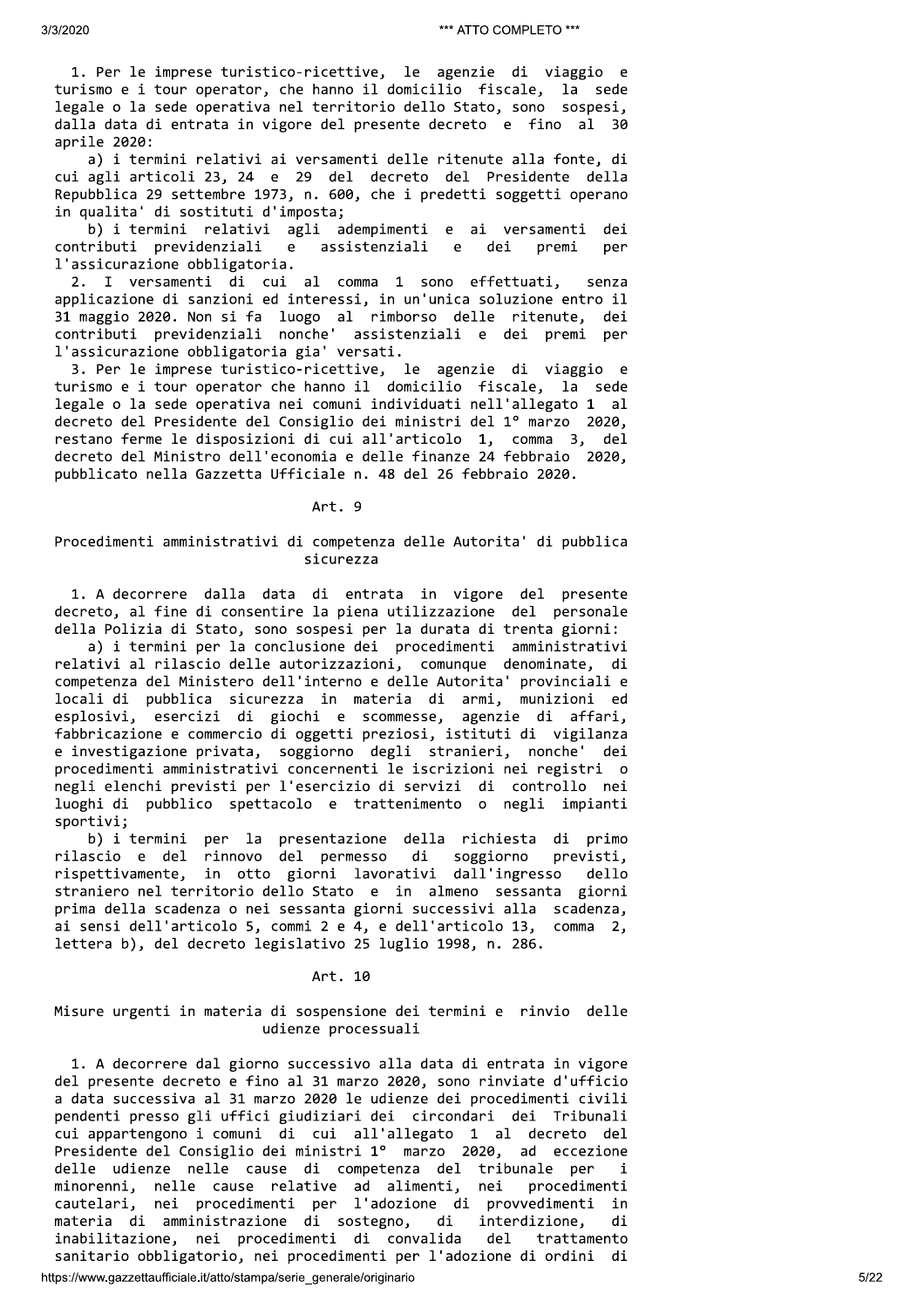protezione contro gli abusi familiari, nei procedimenti di convalida dell'espulsione, allontanamento e trattenimento di cittadini di paesi terzi e dell'Unione europea, in quelli di cui all'articolo 283 del codice di procedura civile e in genere nelle cause rispetto alle quali la ritardata trattazione potrebbe produrre grave pregiudizio alle parti. In quest'ultimo caso, la dichiarazione di urgenza e' fatta dal presidente dell'ufficio giudiziario in calce alla citazione o al ricorso, con decreto non impugnabile e, per le cause gia' iniziate, con provvedimento del giudice istruttore o del collegio, egualmente non impugnabile.

2. A decorrere dal giorno successivo alla data di entrata in vigore del presente decreto e sino al 31 marzo 2020:

a) nei procedimenti di cui al comma 1 e con le eccezioni ivi previste sono sospesi i termini per il compimento di qualsiasi atto processuale, comunicazione e notificazione che chiunque debba svolgere nelle regioni cui appartengono i comuni di cui all'allegato 1 al decreto del Presidente del Consiglio dei ministri 1º marzo 2020;

b) in tutti i procedimenti civili, con le eccezioni di cui al comma 1, sono sospesi i termini per il compimento di qualsiasi atto processuale, comunicazione e notificazione che chiunque debba svolgere nei comuni di cui all'allegato 1 al decreto del Presidente del Consiglio dei ministri 1º marzo 2020.

3. A decorrere dal giorno successivo alla data di entrata in vigore del presente decreto, in tutti i procedimenti civili sono rinviate d'ufficio a data successiva al 31 marzo 2020 le udienze dei processi in cui risulta che le parti o i loro difensori sono residenti o hanno sede nei comuni di cui all'allegato 1 al decreto del Presidente del Consiglio dei ministri 1º marzo 2020 alla medesima data.

4. Per i soggetti che alla data di entrata in vigore del presente decreto sono residenti, hanno sede operativa o esercitano la propria attivita' lavorativa, produttiva o funzione nei comuni di cui all'allegato 1 al decreto del Presidente del Consiglio dei ministri 1º marzo 2020, il decorso dei termini perentori, legali e convenzionali, sostanziali e processuali, comportanti prescrizioni e decadenze da qualsiasi diritto, azione ed eccezione, nonche' dei termini per gli adempimenti contrattuali e' sospeso dal 22 febbraio 2020 fino al 31 marzo 2020 e riprende a decorrere dalla fine del periodo di sospensione. Ove la decorrenza del termine abbia inizio durante il periodo di sospensione, il termine decorre dalla fine del medesimo periodo. Sono altresi' sospesi, per lo stesso periodo e nei riguardi dei medesimi soggetti, i termini relativi ai processi esecutivi e i termini relativi alle procedure concorsuali, nonche' i termini di notificazione dei processi verbali, di esecuzione del pagamento in misura ridotta, di svolgimento di attivita' difensiva e per la presentazione di ricorsi giurisdizionali.

5. Nei riguardi dei soggetti di cui al comma 4, i termini di scadenza, ricadenti o decorrenti nel periodo che va dal 22 febbraio 2020 e fino al 31 marzo 2020, relativi a vaglia cambiari, a cambiali e ad ogni altro titolo di credito o atto avente forza esecutiva, sono sospesi per lo stesso periodo. La sospensione opera a favore dei debitori ed obbligati, anche in via di regresso o di garanzia, salva la facolta' degli stessi di rinunciarvi espressamente.

6. Nei procedimenti civili e penali pendenti presso gli uffici giudiziari che hanno sede nei distretti di Corte di appello cui appartengono i comuni di cui all'allegato 1 al decreto del Presidente del Consiglio dei ministri 1º marzo 2020, il mancato rispetto di termini processuali perentori scaduti in epoca successiva al 22 febbraio 2020 e fino alla data di entrata in vigore del presente decreto si presume dovuto, salvo prova contraria, a causa non imputabile alla parte incorsa in decadenze.

7. A decorrere dal giorno successivo alla data di entrata in vigore del presente decreto sono rinviate d'ufficio a data successiva al 31 marzo 2020 le udienze nei procedimenti penali pendenti negli uffici giudiziari dei circondari dei Tribunali cui appartengono i comuni di cui all'allegato 1 al decreto del Presidente del Consiglio dei ministri 1º marzo 2020.

8. A decorrere dal giorno successivo alla data di entrata in vigore del presente decreto e fino al 31 marzo 2020:

a) nei procedimenti penali pendenti presso gli uffici giudiziari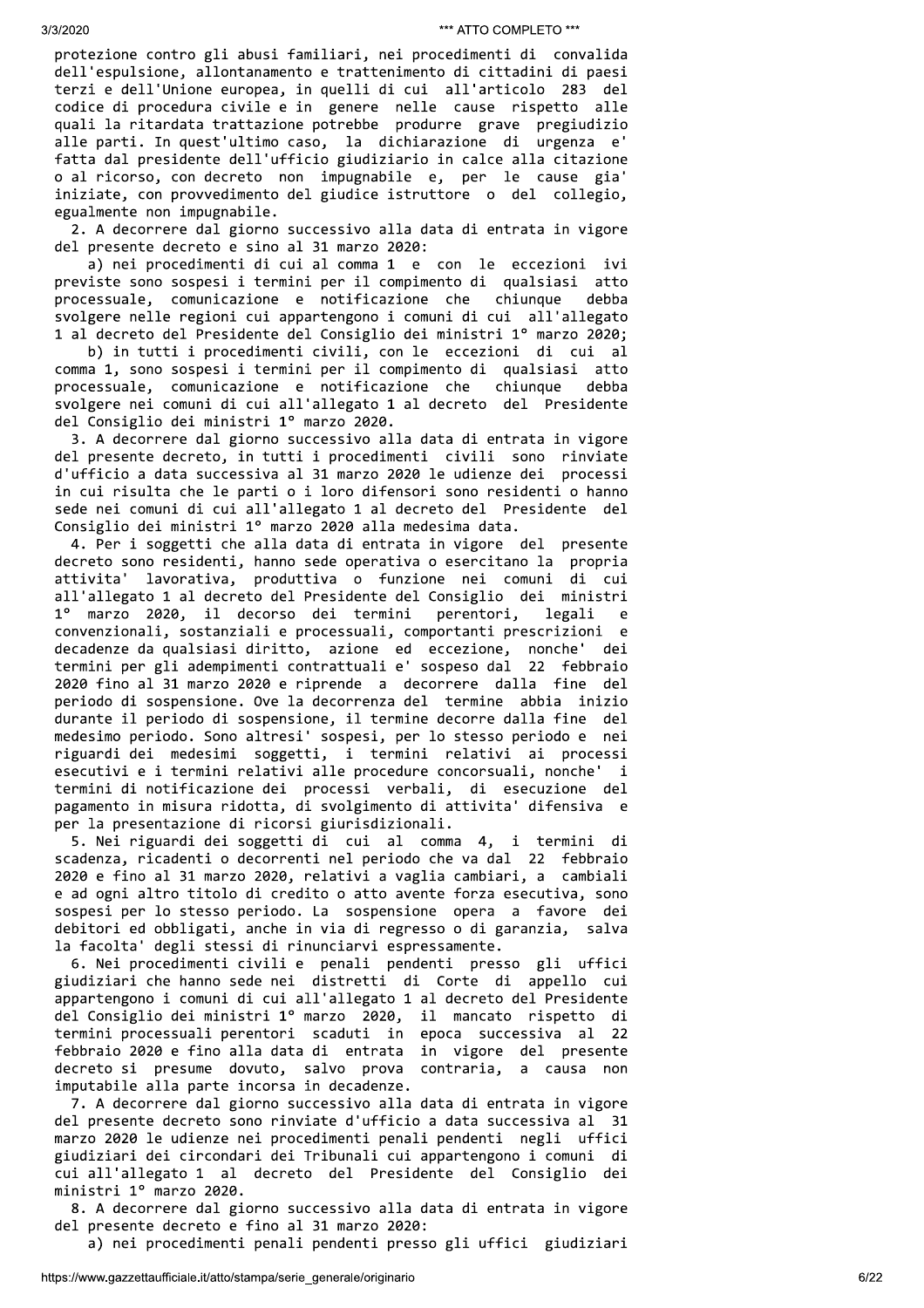che hanno sede nei distretti di Corte di appello cui appartengono i comuni di cui all'allegato 1 al decreto del Presidente del Consiglio dei ministri 1º marzo 2020, sono sospesi i termini per il compimento di qualsiasi atto, comunicazione e notificazione che chiunque debba svolgere nei medesimi distretti;

b) in tutti i procedimenti penali sono sospesi i termini per il compimento di qualsiasi atto, comunicazione e notificazione che chiunque debba svolgere nei comuni di cui all'allegato 1 al decreto del Presidente del Consiglio dei ministri 1º marzo 2020.

9. A decorrere dal giorno successivo alla data di entrata in vigore del presente decreto, nei procedimenti penali in cui, alla data del 22 febbraio 2020, una delle parti o uno dei loro difensori e' residente nei comuni di cui all'allegato 1 al decreto del Presidente del Consiglio dei ministri 1º marzo 2020, i termini previsti dal codice di procedura penale a pena di inammissibilita' o decadenza sono sospesi, in favore dei medesimi soggetti, sino alla data del 31 marzo 2020.

10. A decorrere dal giorno successivo alla data di entrata in vigore del presente decreto, nei procedimenti penali pendenti, quando una delle parti o uno dei loro difensori non presente all'udienza risulta residente o lo studio legale ha sede in uno dei comuni di cui all'allegato 1 al decreto del Presidente del Consiglio dei ministri 1º marzo 2020, il giudice dispone d'ufficio il rinvio dell'udienza in data successiva al 31 marzo 2020.

11. Le disposizioni di cui ai commi 7, 8, 9 e 10 non si applicano all'udienza di convalida dell'arresto o del fermo, nei procedimenti nei confronti di persone detenute, internate o in stato di custodia cautelare, nei procedimenti che presentano carattere di urgenza e nei processi a carico di imputati minorenni.

12. Ferma l'applicazione dell'articolo 472, comma 3, del codice di procedura penale, a decorrere dal giorno successivo alla data di entrata in vigore del presente decreto sino alla data del 31 marzo 2020 la partecipazione alle udienze relative ai procedimenti per i quali, ai sensi del comma 11, non operano le disposizioni di cui ai commi 7, 8, 9 e 10 e' assicurata, ove possibile, mediante videoconferenze o con collegamenti da remoto individuati e regolati con provvedimento del Direttore generale dei sistemi informativi e automatizzati  $de<sub>1</sub>$ Ministero della giustizia, applicate le disposizioni di cui ai commi 3, 4 e, in quanto compatibili, 5 dell'articolo 146-bis dell'allegato di cui al decreto legislativo 28 luglio 1989, n. 271.

13. Il corso della prescrizione rimane sospeso per il tempo in cui il processo e' rinviato o i termini procedurali sono sospesi ai sensi dei commi 7, 8, 9 e 10.

14. Negli istituti penitenziari e negli istituti penali per minorenni ubicati nelle regioni in cui si trovano i comuni di cui all'allegato 1 al decreto del Presidente del Consiglio dei ministri 1º marzo 2020, a decorrere dal giorno successivo alla data di entrata in vigore del presente decreto sino alla data del 31 marzo 2020 i collogui con i congiunti o con altre persone cui hanno diritto i condannati, gli internati e gli imputati a norma degli articoli 18 della legge 26 luglio 1975, n. 354, 37 del decreto del Presidente della Repubblica 30 giugno 2000, n. 230, e 19 del decreto legislativo 2 ottobre 2018, n. 121, sono svolti a distanza, mediante, ove apparecchiature collegamenti possibile. e e di cui dispone l'amministrazione penitenziaria e minorile o mediante corrispondenza telefonica, che puo' essere autorizzata oltre i limiti di cui all'articolo 39, comma 2, del predetto decreto del Presidente della Repubblica n. 230 del 2000 e all'articolo 19, comma 1, del predetto decreto legislativo n. 121 del 2018. Negli istituti penitenziari e negli istituti penali per minorenni ubicati in regioni diverse da le quelle indicate nel primo periodo, si applicano medesime disposizioni quando ai colloqui partecipano persone residenti o che esercitano la propria attivita' lavorativa, produttiva o funzione nei comuni di cui all'allegato 1 al decreto del Presidente del Consiglio dei ministri 1º marzo 2020.

15. A decorrere dal giorno successivo alla data di entrata in vigore del presente decreto e fino al 31 marzo 2020, presso le presso le sezioni giurisdizionali della Corte dei conti, nonche'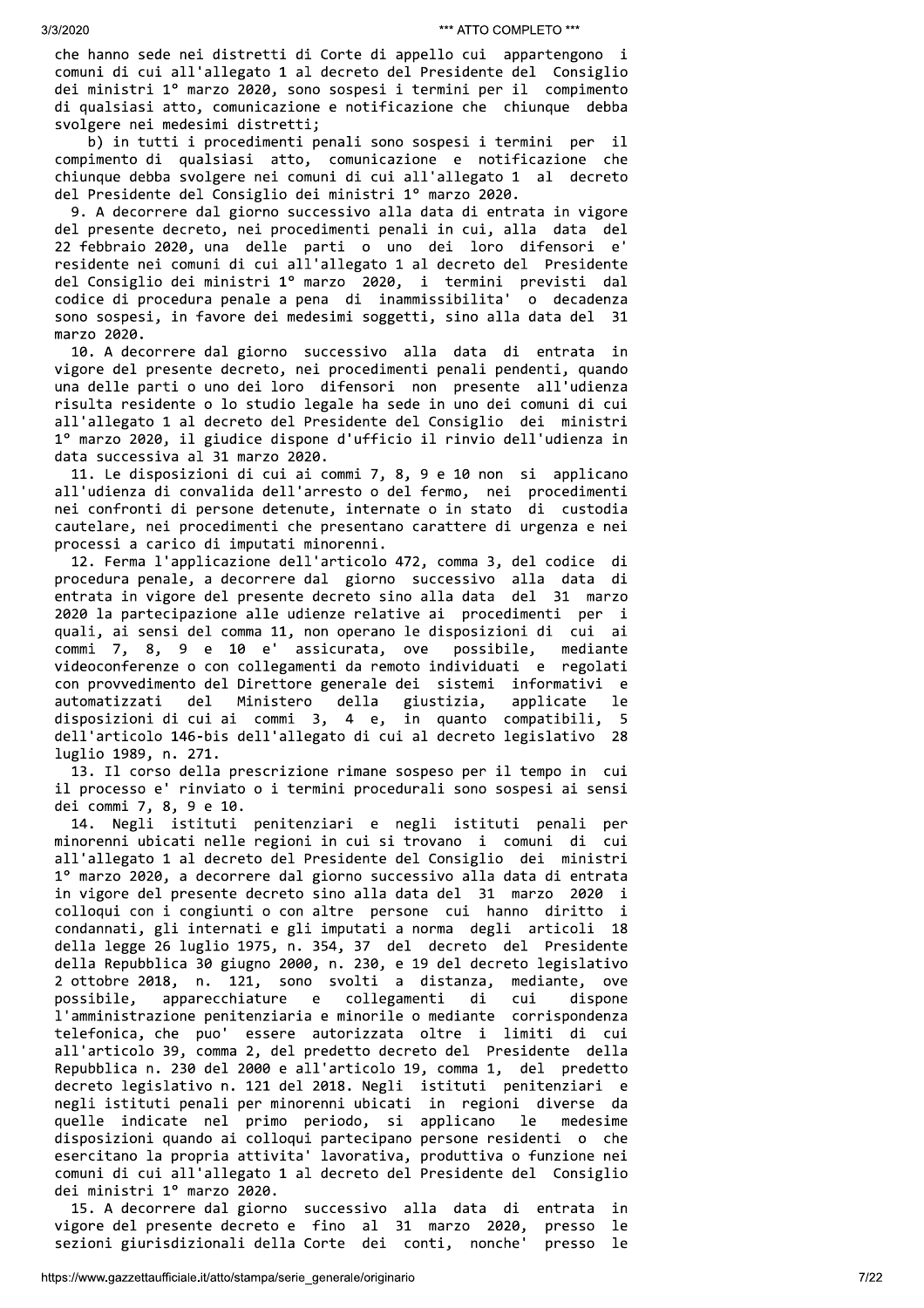relative procure, sono rinviate d'ufficio le udienze relative ai processi, e sono sospese le connesse attivita' istruttorie preprocessuali, concernenti persone fisiche o giuridiche aventi residenza o sede legale nei comuni di cui all'allegato 1 al decreto  $1^{\circ}$ del Presidente del Consiglio dei ministri marzo 2020. Analogamente, a decorrere dal giorno successivo alla data di entrata in vigore del presente decreto e fino al 31 marzo 2020, presso le sezioni di controllo della Corte dei conti, sono rinviate d'ufficio le adunanze concernenti i medesimi soggetti. Per i procuratori dei soggetti di cui al presente comma, il cui mandato risulti conferito anteriormente al 22 febbraio 2020, si ha riguardo alla residenza e alla sede dello studio legale. Presso i medesimi uffici della Corte dei conti, con riferimento ai processi e alle attivita' di cui al presente comma, tutti i termini in corso alla data del 22 febbraio 2020 e che scadono entro il 31 marzo 2020, sono sospesi e riprendono a decorrere dal 1º aprile 2020.

16. Ai fini del computo di cui all'articolo 2 della legge 24 marzo 2001, n. 89, nei procedimenti rinviati d'ufficio a norma del presente articolo, non si tiene conto del periodo compreso dal giorno successivo alla data di entrata in vigore del presente decreto e la data del 31 marzo 2020.

17. Nei procedimenti pendenti presso gli organi della giustizia amministrativa:

a) sono sospesi, a decorrere dal giorno successivo alla data di entrata in vigore del presente decreto sino al 31 marzo 2020 i termini per il compimento di qualsiasi atto processuale, comunicazione e notificazione che chiunque debba svolgere nei comuni di cui all'allegato 1 al decreto del Presidente del Consiglio dei ministri 1º marzo 2020;

b) a decorrere dal giorno successivo alla data di entrata in vigore del presente decreto sono rinviate d'ufficio a data successiva al 31 marzo 2020 le udienze dei processi in cui risulta che i parti difensori costituiti in giudizio ovvero le costituite personalmente sono residenti o domiciliati nella sede nei comuni di cui all'allegato 1 al decreto del Presidente del Consiglio dei ministri 1º marzo 2020;

c) il giudice amministrativo concede la remissione in termini se e' provato o appare verosimile che il mancato rispetto di termini perentori scaduti in epoca successiva al 22 febbraio 2020 e fino alla data di entrata in vigore del presente decreto sia conseguenza delle misure adottate in materia di contenimento e gestione dell'emergenza epidemiologica.

18. In caso di aggiornamento dell'elenco dei comuni di cui all'allegato 1 al decreto del Presidente del Consiglio dei ministri 1º marzo 2020, ovvero di individuazione di ulteriori comuni con diverso provvedimento, le disposizioni del presente articolo si applicano con riferimento ai medesimi comuni dal giorno successivo pubblicazione sulla Gazzetta Ufficiale  $a11a$ del relativo provvedimento.

# Art. 11

Proroga degli obblighi di segnalazione di cui agli articoli 14 e 15 del decreto legislativo 12 gennaio 2019, n. 14

1. L'obbligo di segnalazione di cui agli articoli 14, comma 2, e 15 del decreto legislativo 12 gennaio 2019, n. 14, opera a decorrere dal 15 febbraio 2021.

### Art. 12

# Proroga validita' tessera sanitaria

1. La validita' delle tessere sanitarie di cui all'articolo 50, comma 1, del decreto-legge 30 settembre 2003, n. 269, convertito, con modificazioni, dalla legge 24 novembre 2003, n. 326, nonche' di cui all'articolo 11, comma 15, del decreto-legge 31 maggio 2010, n. 78, convertito, con modificazioni, dalla legge 30 luglio 2010, n. 122, con scadenza antecedente al 30 giugno 2020 e' prorogata al 30 giugno 2020, anche per la componente della Carta Nazionale dei Servizi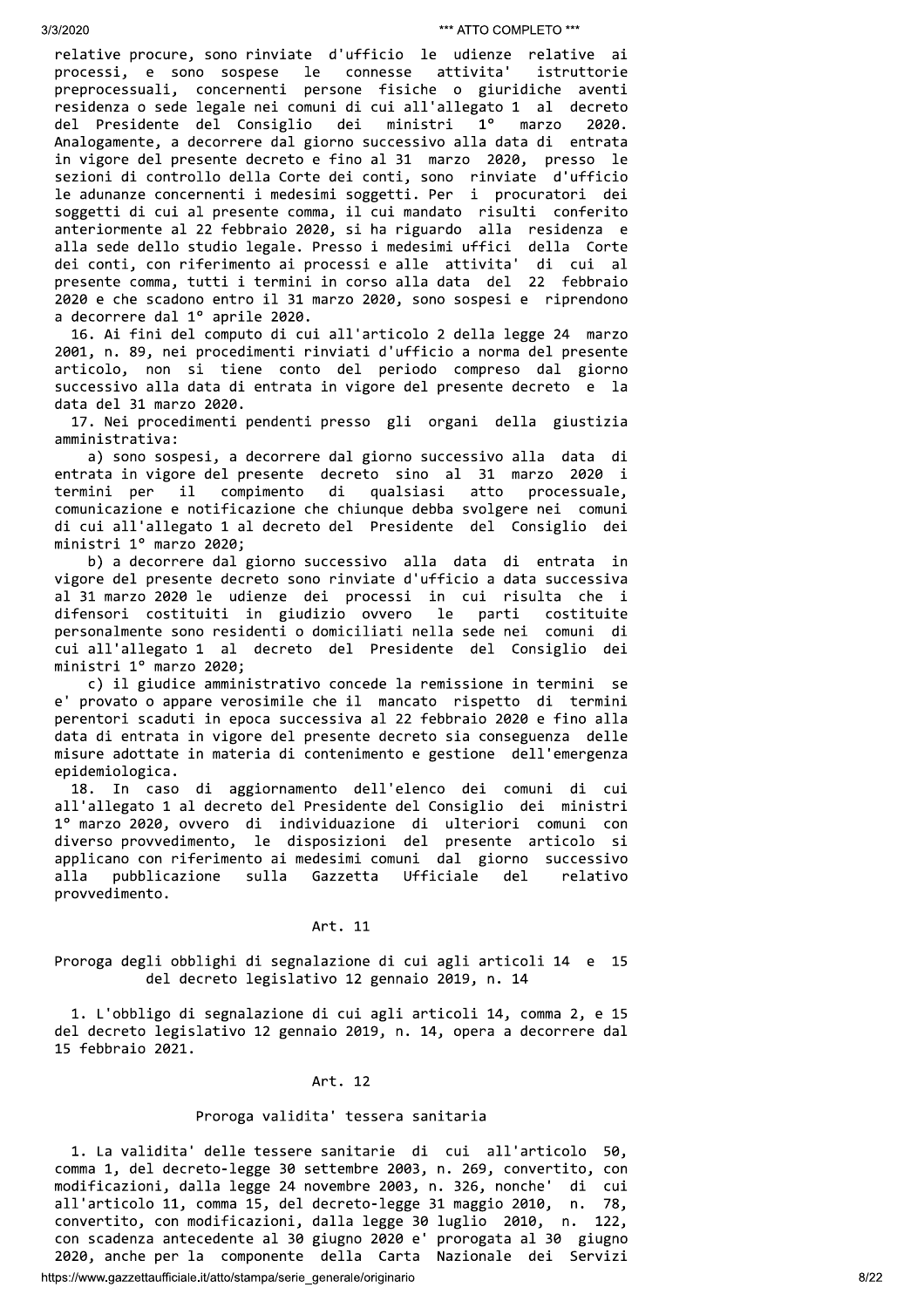(TS-CNS). La proroga non e' efficace per la tessera europea di assicurazione malattia riportata sul retro della tessera sanitaria. Per le tessere sanitarie di nuova emissione ovvero per le quali sia stata effettuata richiesta di duplicato, al fine di far fronte ad eventuali difficolta' per la consegna all'assistito, il Ministero dell'economia e delle finanze rende disponibile in via telematica una copia provvisoria presso la ASL di assistenza ovvero tramite le funzionalita' del portale www.sistemats.it, realizzate d'intesa con il Ministero della salute, sentito il Garante della protezione dei dati personali. La copia non assolve alle funzionalita' di cui alla componente della Carta Nazionale dei Servizi (TS-CNS).

Capo II

# MISURE IN MATERIA DI LAVORO PRIVATO E PUBBLICO

### Art. 13

# Norme speciali in materia di trattamento ordinario di integrazione salariale e assegno ordinario

1. I datori di lavoro che presentano domanda di concessione del trattamento ordinario di integrazione salariale o di accesso all'assegno ordinario, per sospensione o riduzione dell'attivita' lavorativa, per unita' produttive site nei comuni individuati nell'allegato 1 al decreto del Presidente del Consiglio dei ministri del 1º marzo 2020, in conseguenza dell'emergenza epidemiologica di medesimo decreto, sono dispensati dall'osservanza cui  $a<sub>1</sub>$ dell'articolo 14 del decreto legislativo 14 settembre 2015 n. 148 e dei termini del procedimento previsti dagli articoli 15, comma 2, e 30, comma 2, del predetto decreto legislativo, nonche', per l'assegno ordinario, dall'obbligo di accordo, ove previsto. Le medesime condizioni si applicano alle domande presentate da datori di lavoro per unita' produttive al di fuori dei comuni di cui al primo periodo, in riferimento ai lavoratori gia' residenti o domiciliati nei predetti comuni e impossibilitati a prestare la propria attivita' lavorativa. La domanda, in ogni caso, deve essere presentata entro la fine del quarto mese successivo a quello in cui ha avuto inizio il periodo di sospensione o di riduzione dell'attivita' lavorativa, che in ogni caso non puo' essere superiore a tre mesi.

2. I periodi di trattamento ordinario di integrazione salariale e assegno ordinario di cui al comma 1, esclusivamente per  $\mathbf{i}$ riconoscimento dei medesimi, non sono conteggiati ai fini delle durate massime complessive previste dall'articolo 4, commi 1 e 2, del decreto legislativo 14 settembre 2015 n. 148 e dei limiti previsti dagli articoli 12, 29 commi 3 e 4, 30, comma 1, e 39 del decreto legislativo 14 settembre 2015 n. 148.

3. Le prestazioni di sostegno al reddito di cui ai commi 1 e 2 sono riconosciute nel limite massimo di spesa pari a 5,8 milioni di euro per l'anno 2020.

4. L'assegno ordinario di cui al comma 1 e' concesso anche ai lavoratori dipendenti presso datori di lavoro iscritti al Fondo di integrazione salariale (FIS) che occupano mediamente piu' di 5 dipendenti. Al predetto trattamento non si applica il tetto aziendale di cui all'articolo 29, comma 4, secondo periodo, del decreto legislativo n. 148 del 2015. La prestazione di cui al presente comma e' riconosciuta nel limite massimo di spesa pari a 4,4 milioni di euro per l'anno 2020.

5. I lavoratori destinatari delle norme di cui al presente articolo devono risultare alle dipendenze dei datori di lavoro richiedenti la prestazione alla data del 23 febbraio 2020.

6. L'Istituto nazionale della previdenza sociale (INPS) provvede al monitoraggio dei limiti di spesa di cui ai commi 3 e 4. Qualora dal predetto monitoraggio emerga che e' stato raggiunto anche in via prospettica il limite di spesa, l'INPS non prende in considerazione ulteriori domande.

7. Agli oneri derivanti dai commi 3 e 4, si provvede a valere sulle risorse del Fondo sociale per occupazione e formazione di cui all'articolo 18, comma 1, lettera a), del decreto-legge 29 novembre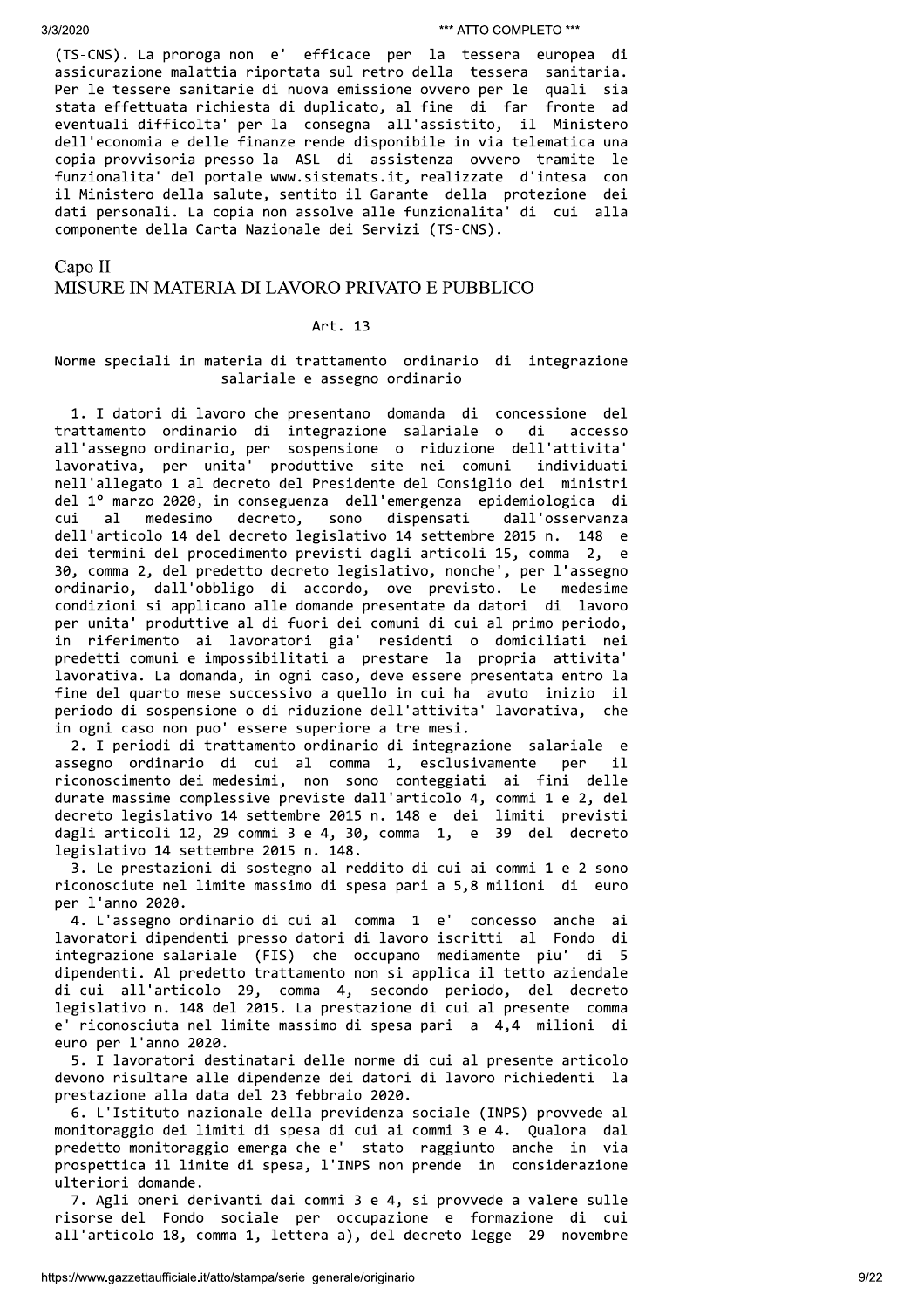30.002<br>
20.002<br>
20.002<br>
20.002<br>
20.002<br>
20.002<br>
20.002<br>
20.002<br>
20.002<br>
20.002<br>
20.002<br>
20.002<br>
20.002<br>
20.002<br>
20.002<br>
20.002<br>
20.002<br>
20.002<br>
20.002<br>
20.002<br>
20.002<br>
20.002<br>
20.002<br>
20.002<br>
20.002<br>
20.002<br>
20.002<br>
20.00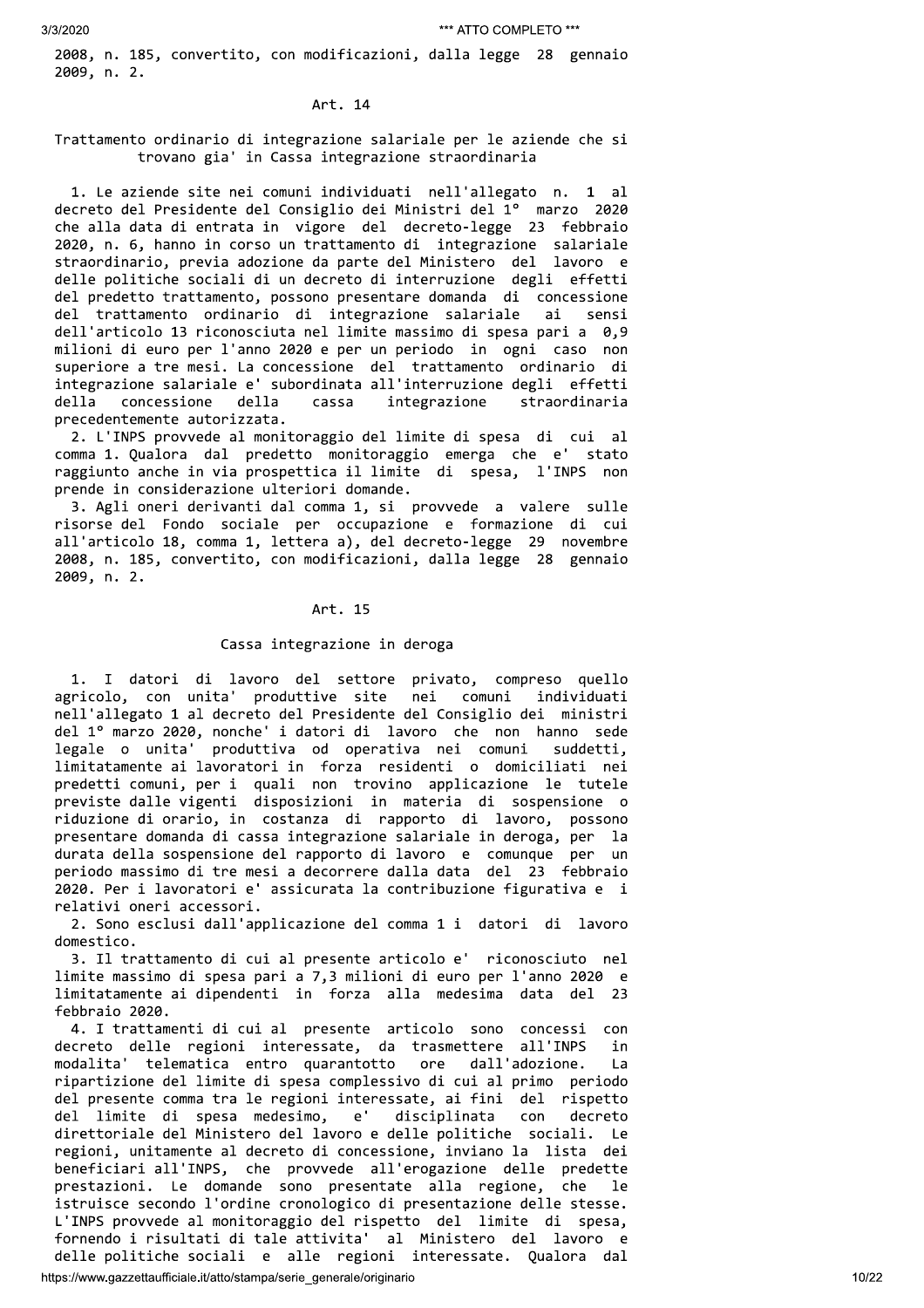predetto monitoraggio emerga che e' stato raggiunto anche in via prospettica il limite di spesa, le regioni non potranno emettere altri provvedimenti concessori.

5. Il trattamento di cui al comma 1 puo' essere concesso esclusivamente con la modalita' di pagamento diretto della prestazione da parte dell'INPS, applicando la disciplina di cui all'articolo 44, comma 6-ter, del decreto legislativo n. 148 del 2015.

6. Agli oneri derivanti dal comma 3, si provvede a valere sulle risorse del Fondo sociale per occupazione e formazione di cui all'articolo 18, comma 1, lettera a), del decreto-legge 29 novembre 2008, n. 185, convertito, con modificazioni, dalla legge 28 gennaio 2009, n. 2.

# Art. 16

# Indennita' lavoratori autonomi

1. In favore dei collaboratori coordinati e continuativi, dei titolari di rapporti di agenzia e di rappresentanza commerciale e dei lavoratori autonomi o professionisti ivi compresi i titolari di attivita' di impresa, iscritti all'assicurazione generale obbligatoria e alle forme esclusive e sostitutive della medesima, nonche' alla gestione separata di cui all'articolo 2, comma 26, della legge 8 agosto 1995, n. 335 e che svolgono la loro attivita'<br>lavorativa alla data del 23 febbraio 2020 nei comuni individuati nell'allegato 1 al decreto del Presidente del Consiglio dei ministri del 1º marzo 2020, o siano ivi residenti o domiciliati alla medesima data e' riconosciuta, ai sensi del comma 2, un'indennita' mensile pari a 500 euro per un massimo di tre mesi e parametrata all'effettivo periodo di sospensione dell'attivita'. L'indennita' di cui al presente articolo non concorre alla formazione del reddito ai sensi del decreto del Presidente della Repubblica 22 dicembre 1986, n. 917.

2. Il trattamento di cui al presente articolo e' concesso con decreto della regione interessata, da trasmettere all'INPS in modalita' telematica entro quarantotto ore dall'adozione, nel limite di spesa complessivo di 5,8 milioni di euro per l'anno 2020. La ripartizione del limite di spesa complessivo di cui al primo periodo del presente comma tra le regioni interessate, ai fini del rispetto del limite di spesa medesimo,  $e'$ disciplinata con decreto direttoriale del Ministero del lavoro e delle politiche sociali. Le regioni, unitamente al decreto di concessione, inviano la lista dei beneficiari all'INPS, che provvede all'erogazione delle predette prestazioni. Le domande sono presentate alla regione, che le istruisce secondo l'ordine cronologico di presentazione delle stesse. L'INPS provvede al monitoraggio del rispetto del limite di spesa, fornendo i risultati di tale attivita' al Ministero del lavoro e delle politiche sociali e alle regioni interessate. Qualora dal predetto monitoraggio emerga che e' stato raggiunto anche in via prospettica il limite di spesa, le regioni non potranno emettere altri provvedimenti concessori.

3. Agli oneri derivanti dal comma 2, si provvede a valere sulle risorse del Fondo sociale per occupazione e formazione di cui all'articolo 18, comma 1, lettera a), del decreto-legge 29 novembre 2008, n. 185, convertito, con modificazioni, dalla legge 28 gennaio 2009, n. 2.

# Art. 17

### Cassa integrazione in deroga per Lombardia, Veneto ed Emilia-Romagna

1. Al di fuori dei casi di cui all'articolo 15, le regioni Lombardia, Veneto ed Emilia-Romagna con riferimento ai datori di lavoro del settore privato, compreso quello agricolo, con unita' produttive ivi situate, nonche' ai datori di lavoro che non hanno sede legale o unita' produttiva od operativa in dette regioni, limitatamente ai lavoratori in forza residenti o domiciliati nelle predette regioni, per i quali non trovino applicazione le tutele previste dalle vigenti disposizioni in materia di sospensione o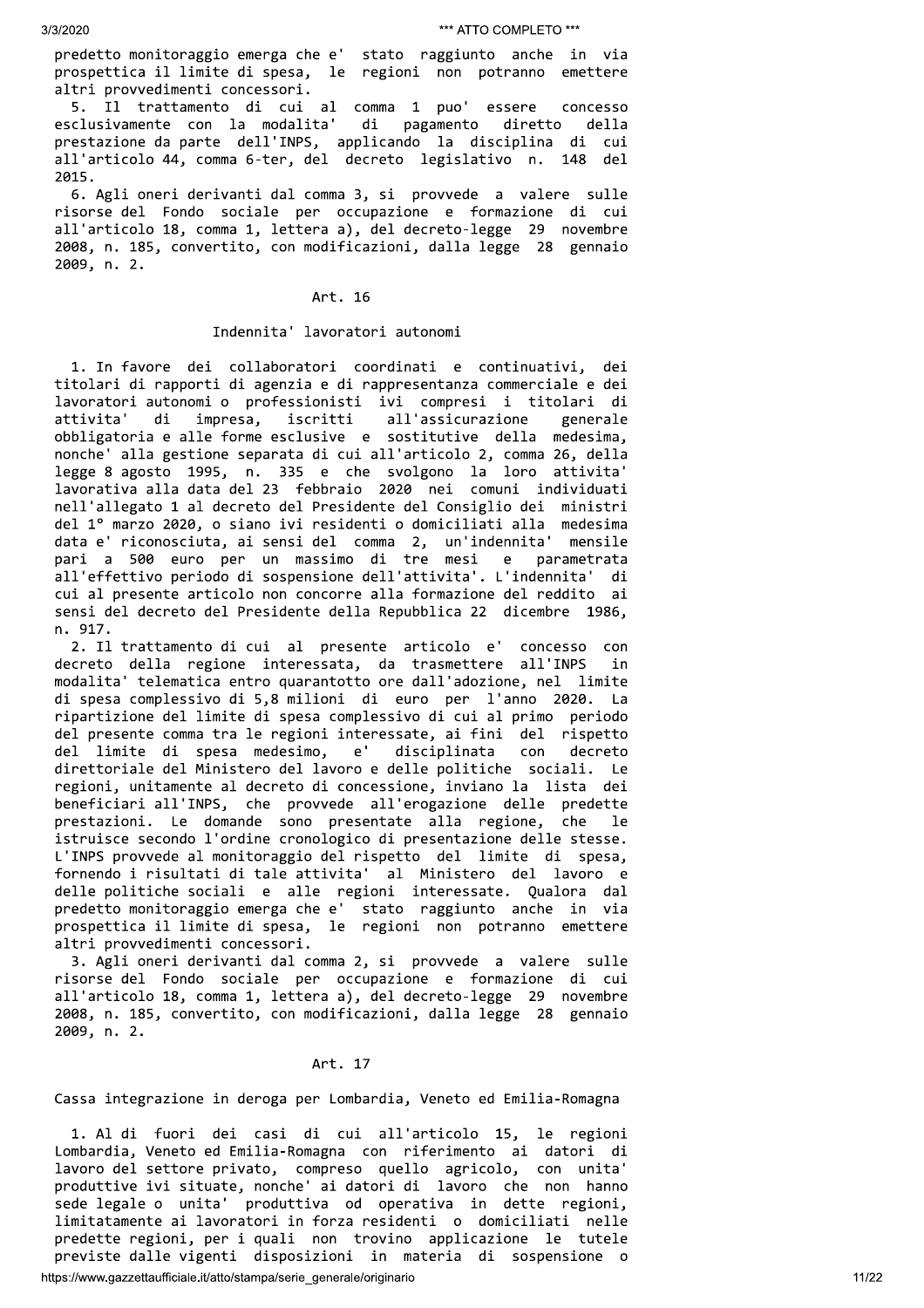riduzione di orario, in costanza di rapporto di lavoro, possono riconoscere, limitatamente ai casi di accertato pregiudizio, in conseguenza delle ordinanze emanate dal Ministero della salute, d'intesa con le regioni, nell'ambito dei provvedimenti assunti con il decreto-legge 23 febbraio 2020, n.6 e previo accordo con le organizzazioni sindacali comparativamente piu' rappresentative, trattamenti di cassa integrazione salariale in deroga, per la durata della sospensione del rapporto di lavoro e comunque per un periodo massimo di un mese e fino a un importo massimo, per l'anno 2020, pari a 135 milioni di euro per la regione Lombardia, 40 milioni di euro per la regione Veneto e a 25 milioni di euro per la regione Emilia-Romagna. Per i lavoratori e' assicurata la contribuzione figurativa e i relativi oneri accessori. La prestazione di cui al presente comma, limitatamente ai lavoratori del settore agricolo, per le ore di riduzione o sospensione delle attivita', nei limiti ivi previsti, non puo' essere equiparata a lavoro ai fini del calcolo delle prestazioni di disoccupazione agricola.

2. Sono esclusi dall'applicazione del comma 1 i datori di lavoro domestico.

3. Il trattamento di cui al presente articolo e' riconosciuto nel limite massimo di un mese a valere sulle risorse, assegnate alle regioni di cui comma 1 e non utilizzate, di cui all'articolo 44, comma 6-bis, del decreto legislativo 14 settembre 2015, n. 148, anche in alternativa alle azioni di politica attiva del lavoro previste nel predetto articolo, a decorrere dal 23 febbraio 2020 e limitatamente ai dipendenti in forza alla medesima data.

4. I trattamenti di cui al presente articolo sono concessi con decreto delle regioni interessate, da trasmettere all'INPS in modalita' telematica entro quarantotto ore dall'adozione, la cui efficacia e' in ogni caso subordinata alla verifica del rispetto dei limiti di spesa di cui al comma 1. Le regioni, unitamente al decreto di concessione, inviano la lista dei beneficiari all'INPS, che provvede all'erogazione delle predette prestazioni, previa verifica del rispetto, anche in via prospettica, dei limiti di spesa di cui al comma 1. Le domande sono presentate alla regione, che le istruisce secondo l'ordine cronologico di presentazione delle stesse. L'INPS provvede al monitoraggio del rispetto del limite di spesa, fornendo i risultati di tale attivita' al Ministero del lavoro e delle politiche sociali e alle regioni interessate. Qualora dal predetto monitoraggio emerga che e' stato raggiunto, anche in via prospettica il limite di spesa, le regioni non potranno in ogni caso emettere altri provvedimenti concessori.

5. Il trattamento di cui al comma 1 puo' essere concesso esclusivamente con la modalita' di pagamento diretto della prestazione da parte dell'INPS, applicando la disciplina di cui all'articolo 44, comma 6-ter, del decreto legislativo n. 148 del 2015.

# Art. 18

# Misure di ausilio allo svolgimento del lavoro agile da parte dei dipendenti delle pubbliche amministrazioni e degli organismi di diritto pubblico

1. Allo scopo di agevolare l'applicazione del lavoro agile di cui alla legge 22 maggio 2017, n. 81, quale ulteriore misura per contrastare e contenere l'imprevedibile emergenza epidemiologica, i quantitativi massimi delle vigenti convenzioni-quadro di Consip S.p.A. per la fornitura di personal computer portatili e tablet possono essere incrementati sino al 50 per cento del valore iniziale convenzioni, delle fatta salva la facolta' di recesso dell'aggiudicatario con riferimento a tale incremento, da esercitarsi entro quindici giorni dalla comunicazione della modifica da parte della stazione appaltante.

2. Nel caso di recesso dell'aggiudicatario ai sensi del comma 1 o nel caso in cui l'incremento dei quantitativi di cui al comma 1 non sia sufficiente al soddisfacimento del fabbisogno delle pubbliche amministrazioni di cui all'articolo 1, comma 2, del decreto legislativo 30 marzo 2001, n. 165, nonche' degli organismi di diritto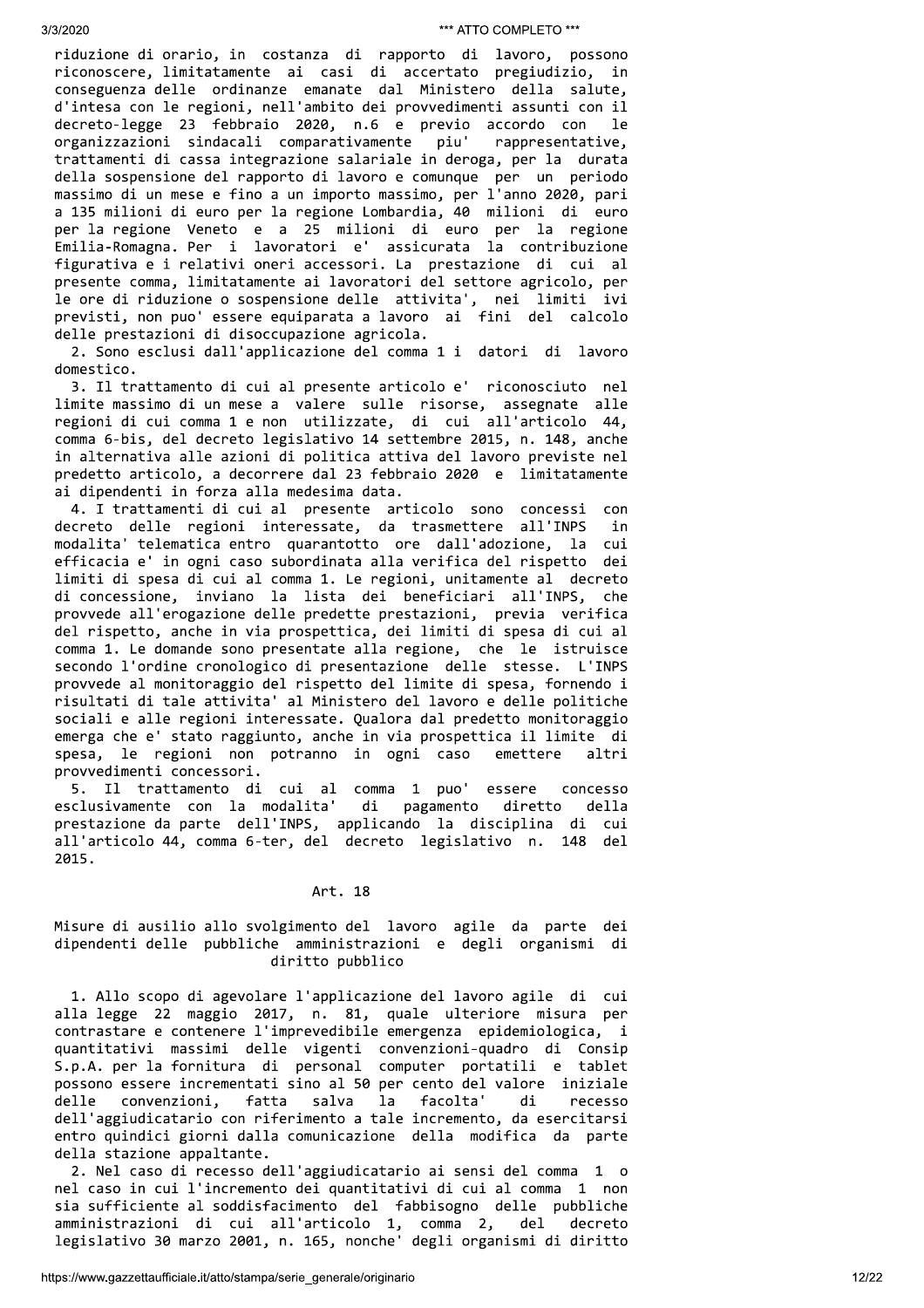pubblico di cui all'articolo 3, comma 1, lettera d), del decreto legislativo 18 aprile 2016, n. 50, Consip S.p.A., nell'ambito del Programma di razionalizzazione degli acquisti della pubblica amministrazione, e' autorizzata sino al 30 settembre 2020, ai sensi dell'articolo 63, comma 2, lettera c), del decreto legislativo 18 aprile 2016, n. 50:

a) allo svolgimento di procedure negoziate senza previa pubblicazione di bandi di gara finalizzate alla stipula di convenzioni-quadro interpellando progressivamente gli operatori economici che hanno presentato un'offerta valida nella procedura indetta da Consip S.p.A. per la conclusione della vigente Convenzione per la fornitura di personal computer portatili e tablet, alle stesse condizioni contrattuali offerte dal primo miglior offerente;

b) allo svolgimento di procedure negoziate senza previa pubblicazione di bandi di gara finalizzate alla stipula di convenzioni-quadro e di accordi-quadro aventi ad oggetto beni e servizi informatici, selezionando almeno tre operatori economici da consultare, se sussistono in tale numero soggetti idonei, tra gli operatori economici ammessi nella pertinente categoria del sistema dinamico di acquisizione di cui all'articolo 55, comma 14 del decreto legislativo 18 aprile 2016, n. 50.

3. Ai fini dello svolgimento delle procedure di cui al comma 2 le offerte possono essere presentate sotto forma di catalogo elettronico di cui all'articolo 57 del decreto legislativo 18 aprile 2016, n. 50, e la raccolta delle relative informazioni puo' avvenire con modalita' completamente automatizzate.

4. Ai contratti derivanti dalle procedure di cui al comma 2 possono ricorrere le pubbliche amministrazioni di cui all'articolo 1, comma 2, del decreto legislativo 30 marzo 2001, n. 165 nonche' gli organismi di diritto pubblico di cui all'articolo 3, comma 1, lettera 50, d), del decreto legislativo 18 aprile 2016, n. previa attestazione della necessita' ed urgenza di acquisire le relative dotazioni al fine di poter adottare le misure di lavoro agile di cui al comma 1 per il proprio personale.

5. All'articolo 14, comma 1, della legge 7 agosto 2015, n. 124, le parole "per la sperimentazione" sono soppresse.

### Art. 19

# Misure urgenti in materia di pubblico impiego

1. Il periodo trascorso in malattia o in quarantena con sorveglianza attiva, o in permanenza domiciliare fiduciaria con sorveglianza attiva, dai dipendenti delle amministrazioni di cui all'articolo 1, comma 2, del decreto legislativo 30 marzo 2001, n. 165, dovuta al COVID-19, e' equiparato al periodo di ricovero ospedaliero.

2. All'articolo 71, comma 1, del decreto-legge 25 giugno 2008,  $n$ . 112, convertito, con modificazioni, dalla legge 6 agosto 2008, n. 133, al primo periodo, dopo le parole "di qualunque durata," sono aggiunte le seguenti: «ad esclusione di quelli relativi al ricovero ospedaliero in strutture del servizio sanitario nazionale per l'erogazione delle prestazioni rientranti nei livelli essenziali di assistenza (LEA), ».

3. Fuori dei casi previsti dal comma 1, i periodi di assenza dal servizio dei dipendenti delle amministrazioni di cui all'articolo 1, comma 2, del decreto legislativo 30 marzo 2001, n. 165, imposti dai provvedimenti di contenimento del fenomeno epidemiologico da COVID-19, adottati ai sensi dell'articolo comma 3, 1, del. decreto-legge 23 febbraio 2020, n. 6, costituiscono servizio prestato a tutti gli effetti di legge. L'Amministrazione non corrisponde l'indennita' sostitutiva di mensa, ove prevista.

4. Per il personale delle Forze di polizia delle Forze armate e del Corpo nazionale dei Vigili del fuoco, agli accertamenti diagnostici funzionali all'applicazione delle disposizioni del comma 1 provvedono i competenti servizi sanitari.

5. Agli oneri in termini di fabbisogno e indebitamento netto derivanti dal comma 2 si provvede ai sensi dell'articolo 36.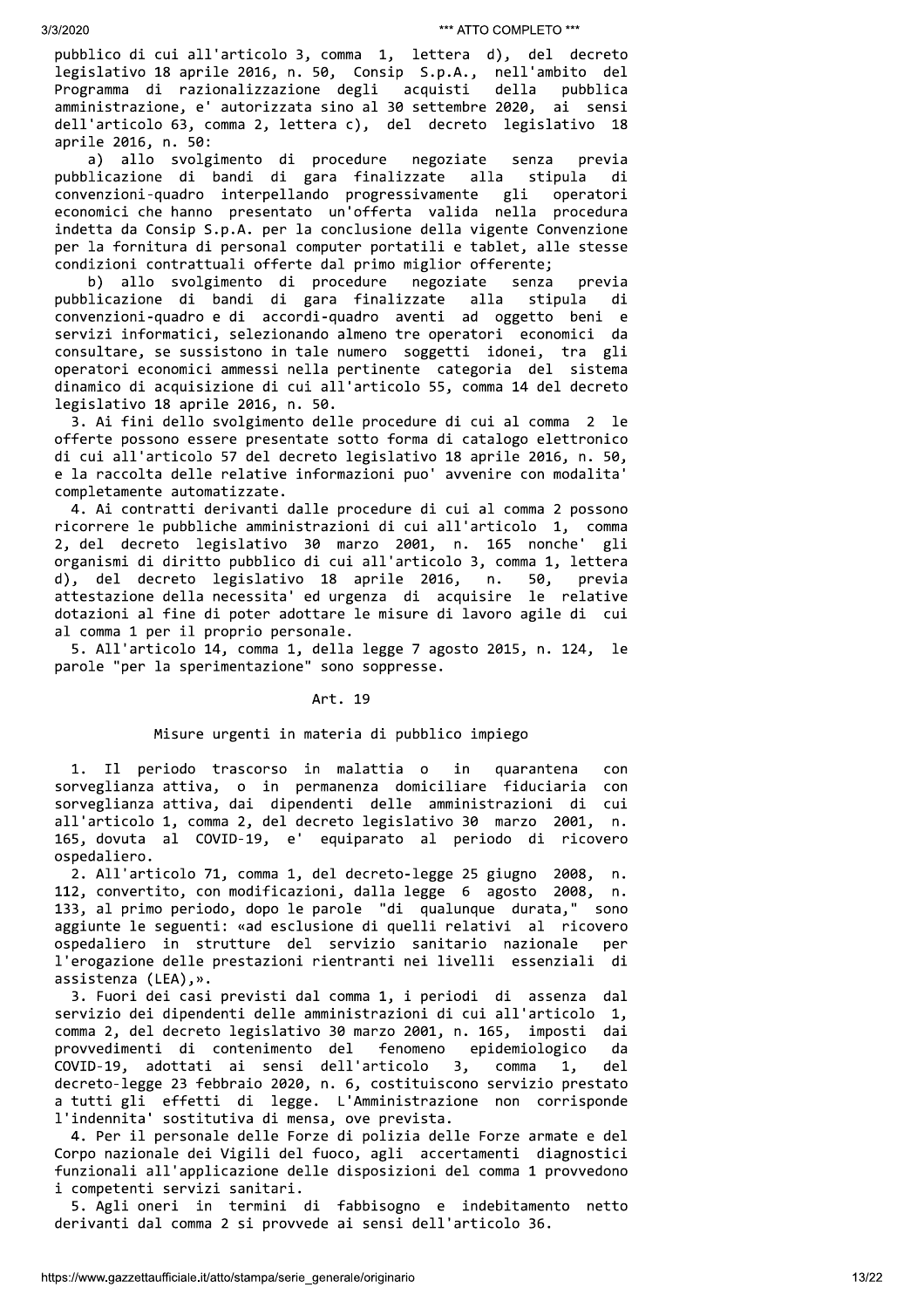30.022<br>
Pross di servate di collectroni securitati nel territori conditti di servate di servate di servate di servate di servate di servate di servate di servate di servate di servate di servate di servate di servate di s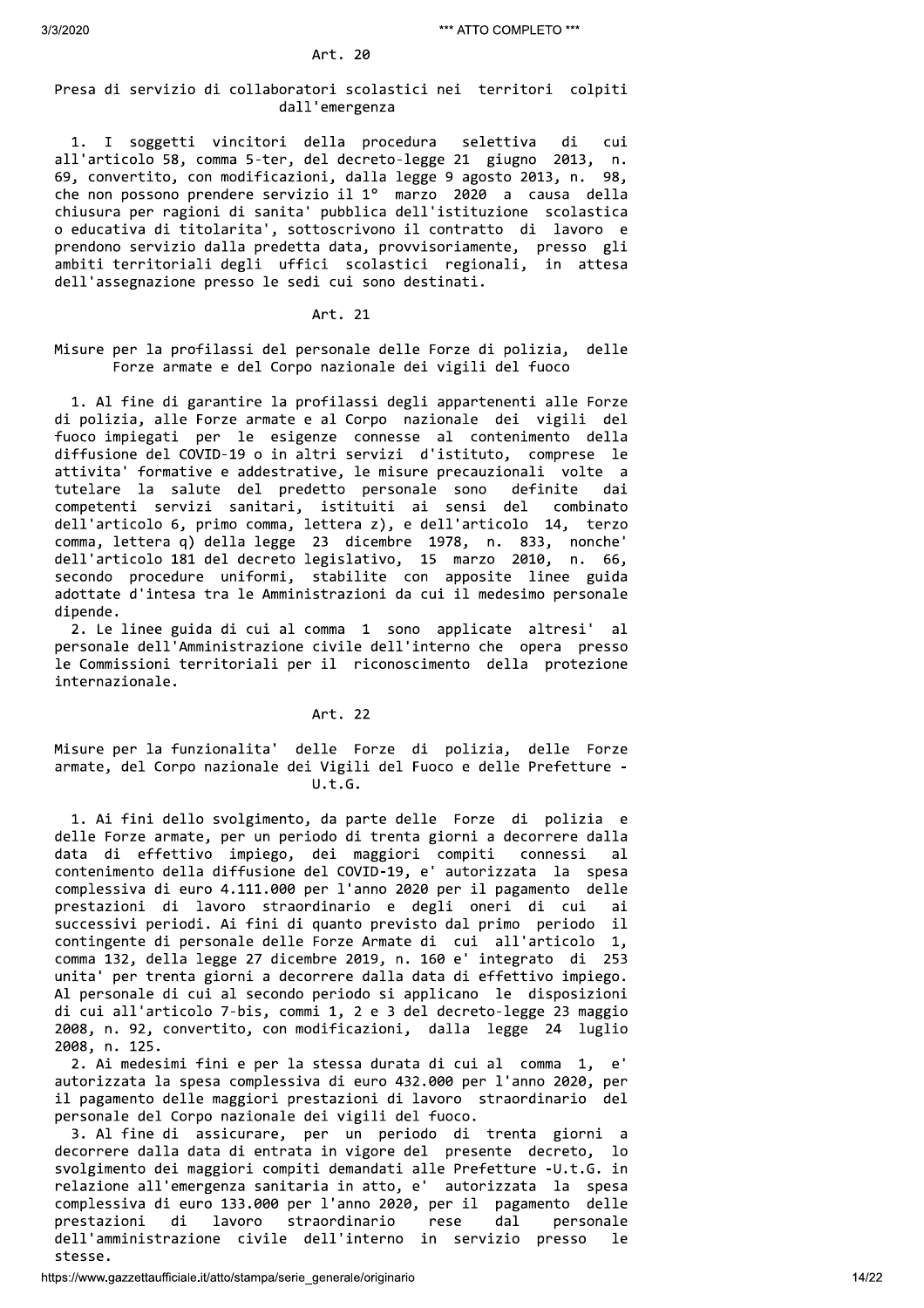4. Agli oneri derivanti dal presente articolo pari a 4.676.000 euro per l'anno 2020, si provvede ai sensi dell'articolo 36.

### Art. 23

# Misure urgenti per personale medico e infermieristico

1. Al fine di far fronte alle esigenze straordinarie e urgenti derivanti dalla diffusione del COVID-19 e di garantire i livelli essenziali di assistenza nelle regioni e nelle province di cui al decreto del Presidente del Consiglio dei ministri, adottato ai sensi dell'articolo 3, comma 1, del decreto-legge 23 febbraio 2020, n. 6, vigente alla data di entrata in vigore del presente decreto, in deroga all'articolo 5, comma 9, del decreto-legge 6 luglio 2012,  $n<sub>1</sub>$ 95, convertito, con modificazioni, dalla legge 7 agosto 2012, n. 135, e all'articolo 7 del decreto legislativo 30 marzo 2001, n. 165, le medesime regioni e province, nel rispetto dei vincoli previsti dalla legislazione vigente con specifico riferimento agli oneri per il personale del servizio sanitario nazionale, verificata l'impossibilita' di utilizzare personale gia' in servizio e di assumere personale, anche facendo ricorso agli idonei in graduatorie in vigore, possono conferire incarichi di lavoro autonomo anche a personale medico e a personale infermieristico, collocato in quiescenza, con durata non superiore ai sei mesi, e comunque entro il termine dello stato di emergenza.

# Art. 24

# Disposizioni per il personale impegnato nelle attivita' di assistenza e soccorso

1. Allo scopo di fronteggiare i contesti emergenziali di cui al presente decreto ed in atto, anche tenuto conto dei nuovi ed ulteriori compiti del Dipartimento della protezione civile della Presidenza del Consiglio dei ministri, la dotazione organica del ruolo speciale tecnico-amministrativo del personale dirigenziale di prima e di seconda fascia della protezione civile di cui all'articolo 9-ter del decreto legislativo 30 luglio 1999, n. 303 e' incrementata nella misura di un posto di prima fascia e di un posto di seconda fascia.

secondo periodo del comma 2-bis dell'articolo 19 del 2. Al decreto-legge 9 febbraio 2017, n. 8, convertito, con modificazioni, dalla legge 7 aprile 2017, n. 45, le parole: «per un massimo di due volte» sono sostituite dalle seguenti: «fino al 31 dicembre 2021».

3. Il trattamento economico fondamentale del personale posto in posizione di comando o fuori ruolo presso il Dipartimento della protezione civile nell'ambito del contingente di cui all'articolo 9-ter, comma 4, del decreto legislativo 30 luglio 1999, n. 303, rimane comunque a carico delle amministrazioni di appartenenza del medesimo personale in deroga ad ogni disposizione vigente in materia, anche delle Forze armate, delle Forze di polizia e del Corpo nazionale dei vigili del fuoco.

4. Agli oneri derivanti dal comma 1, pari a euro 290.000 per l'anno 2020 e pari a euro 386.000 annui a decorrere dall'anno 2021, provvede ai sensi dell'articolo 36.

### Capo III

# ULTERIORI MISURE URGENTI PER IL SOSTEGNO AI CITTADINI E ALLE IMPRESE IN MATERIA DI SVILUPPO ECONOMICO, ISTRUZIONE, SALUTE

### Art. 25

### Fondo garanzia PMI

1. Per un periodo di dodici mesi dalla data di entrata in vigore del presente decreto, in favore delle piccole e medie imprese, ivi comprese quelle del settore agroalimentare, con sede o unita' locali ubicate nei territori dei comuni individuati nell'allegato 1 al decreto del Presidente del Consiglio dei ministri del 1º marzo 2020,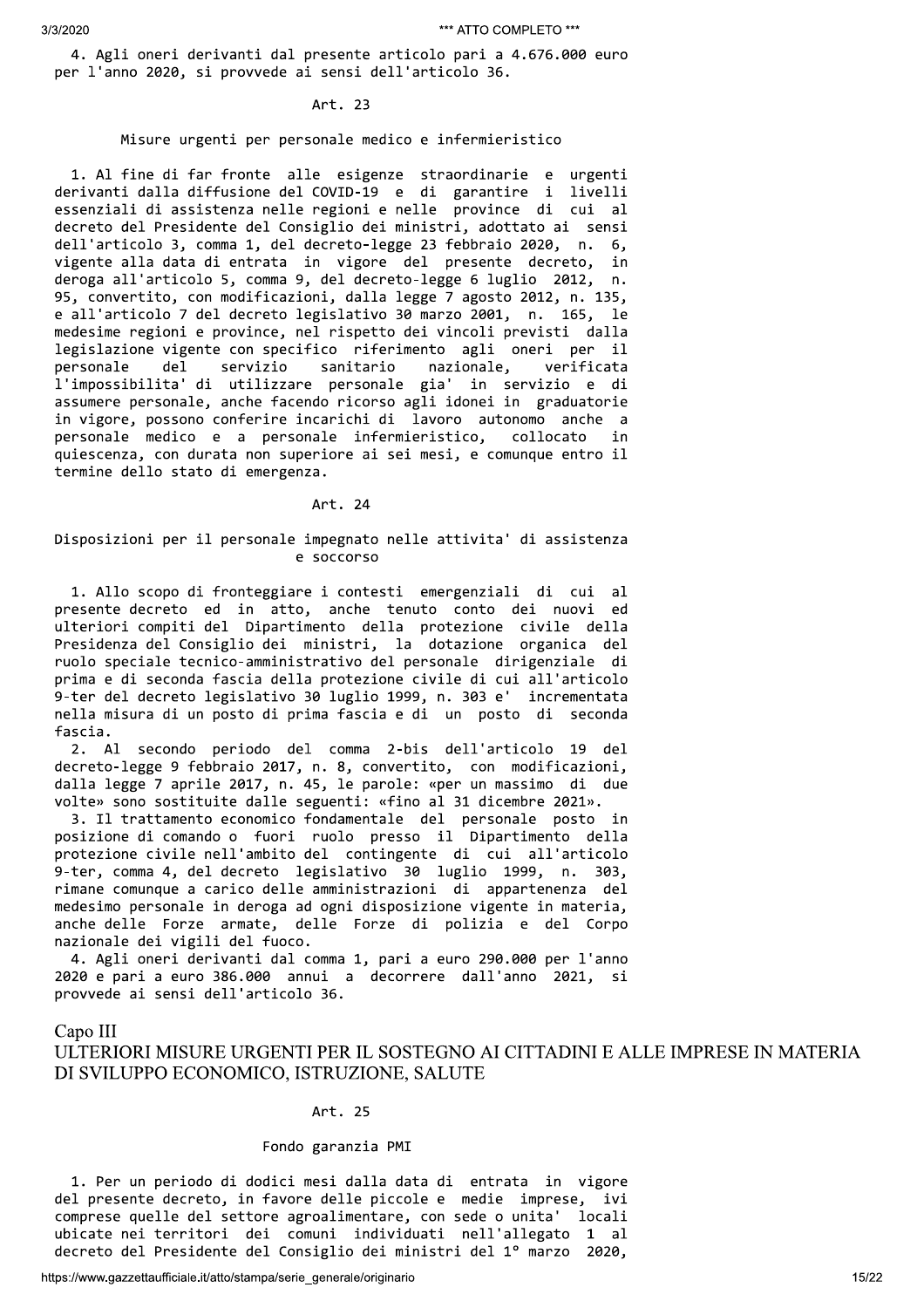la garanzia del Fondo di cui all'articolo 2, comma 100, lettera a), della legge 23 dicembre 1996, n. 662, e' concessa, a titolo gratuito e con priorita' sugli altri interventi, per un importo massimo garantito per singola impresa di 2.500.000 euro. Per gli interventi di garanzia diretta la percentuale massima di copertura e' pari all'80 per cento dell'ammontare operazione di ciascuna di finanziamento. Per gli interventi di riassicurazione la percentuale massima di copertura e' pari al 90 per cento dell'importo garantito dal Confidi o da altro fondo di garanzia, a condizione che le garanzie da questi rilasciate non superino la percentuale massima di copertura dell'80 per cento. Le disposizioni di cui al presente comma si applicano nel rispetto della normativa europea e nazionale in materia di aiuti di Stato.

2. L'intervento di cui al comma 1 puo' essere esteso, con decreto del Ministro dello sviluppo economico, di concerto con il Ministro dell'economia e delle finanze, per periodi determinati e nei limiti delle risorse di cui al comma 3, alle piccole e medie imprese ubicate in aree diverse da quelle di cui al comma 1, in considerazione dell'impatto economico eccezionale subito in ragione della collocazione geografica limitrofa alle medesime aree, ovvero dell'appartenenza a una filiera particolarmente colpita, anche solo in aree particolari.

di cui al presente articolo al Fondo di 3. Per le finalita' garanzia di cui all'articolo 2, comma 100, lettera a), della legge 23 dicembre 1996, n. 662, sono assegnati 50 milioni di euro per il 2020. 4. Agli oneri derivanti dal comma 3, si provvede ai sensi dell'articolo 36.

### Art. 26

# Estensione del fondo di solidarieta' per i mutui per l'acquisto della prima casa

1. All'articolo 2, comma 479, della legge 24 dicembre 2007, n. 244, dopo la lettera c), e' aggiunta la seguente: «c-bis) sospensione dal lavoro o riduzione dell'orario di lavoro per un periodo di almeno trenta giorni, anche in attesa dell'emanazione dei provvedimenti di autorizzazione dei trattamenti di sostegno del reddito.».

### Art. 27

### Fondo SIMEST

1. Le disponibilita' del fondo rotativo di cui all'articolo 2, primo comma, del decreto-legge 28 maggio 1981, n. 251,<br>con modificazioni, dalla legge 29 luglio 1981, n. convertito, 394, sono incrementate di 350 milioni di euro per l'anno 2020.

2. Agli oneri derivanti dal comma 1, si provvede ai sensi dell'articolo 36.

### Art. 28

### Rimborso titoli di viaggio e pacchetti turistici

1. Ai sensi e per gli effetti dell'articolo 1463 del codice civile, ricorre la sopravvenuta impossibilita' della prestazione dovuta in relazione ai contratti di trasporto aereo, ferroviario, marittimo, nelle acque interne o terrestre stipulati:

a) dai soggetti nei confronti dei quali e' stata disposta la quarantena con sorveglianza attiva ovvero la permanenza domiciliare fiduciaria con sorveglianza attiva da parte dell'autorita' sanitaria competente, in attuazione dei provvedimenti adottati ai sensi dell'articolo 3 del decreto-legge 23 febbraio 2020, n. 6, con riguardo ai contratti di trasporto da eseguirsi nel medesimo periodo di quarantena o permanenza domiciliare;

b) dai soggetti residenti, domiciliati o destinatari di un provvedimento di divieto di allontanamento nelle aree interessate dal contagio, come individuate dai decreti adottati dal Presidente del Consiglio dei ministri ai sensi dell'articolo 3 del decreto-legge 23 febbraio 2020, n. 6, con riguardo ai contratti di trasporto da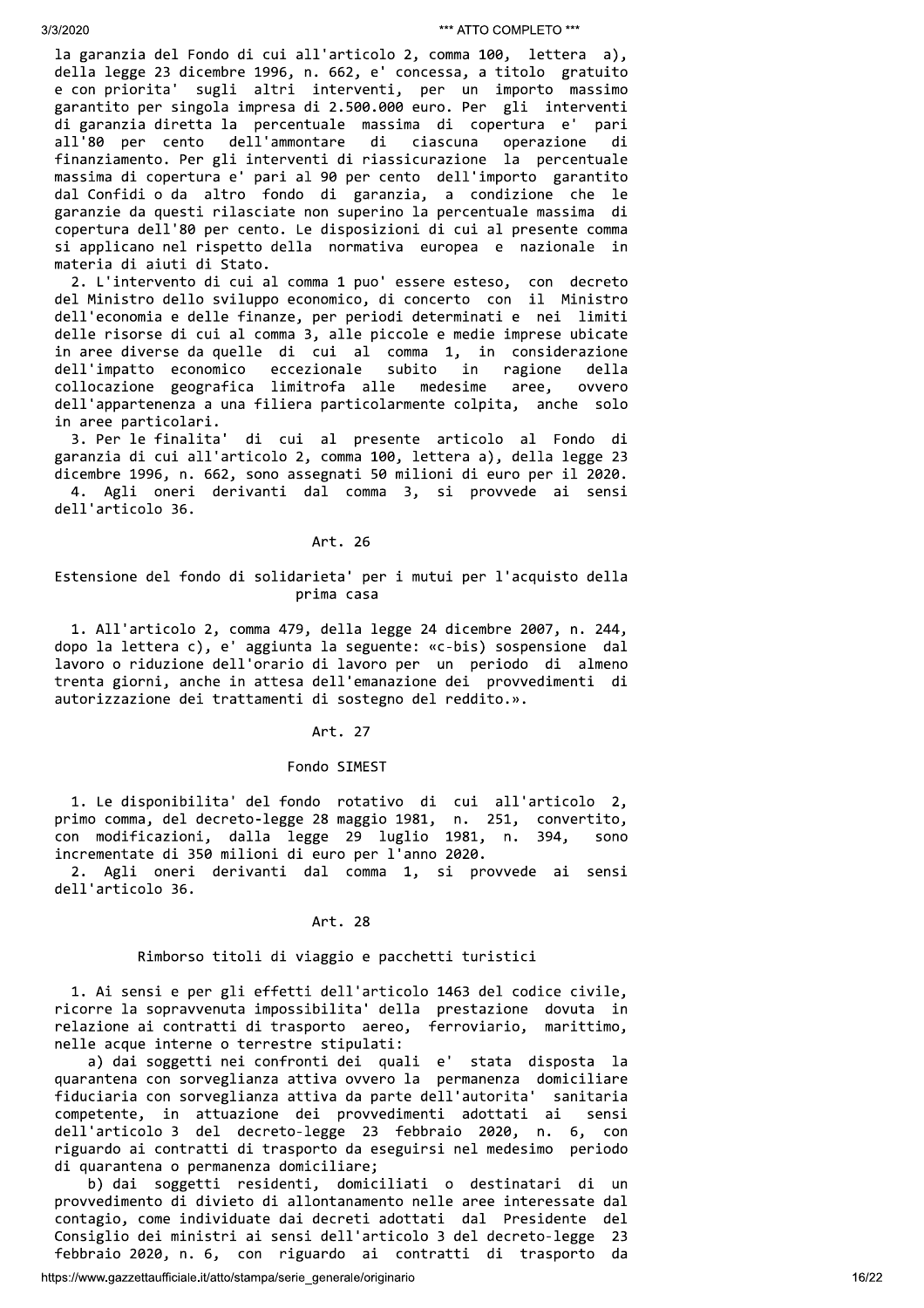2002)<br>
2003<br>
2003<br>
2014 million in Fifthesta del production contents (m. 2016)<br>
2014 million in Fifthesta del production contents (m. 2016)<br>
2014 million in Fifthesta del production contents (m. 2016)<br>
2014 million in Fif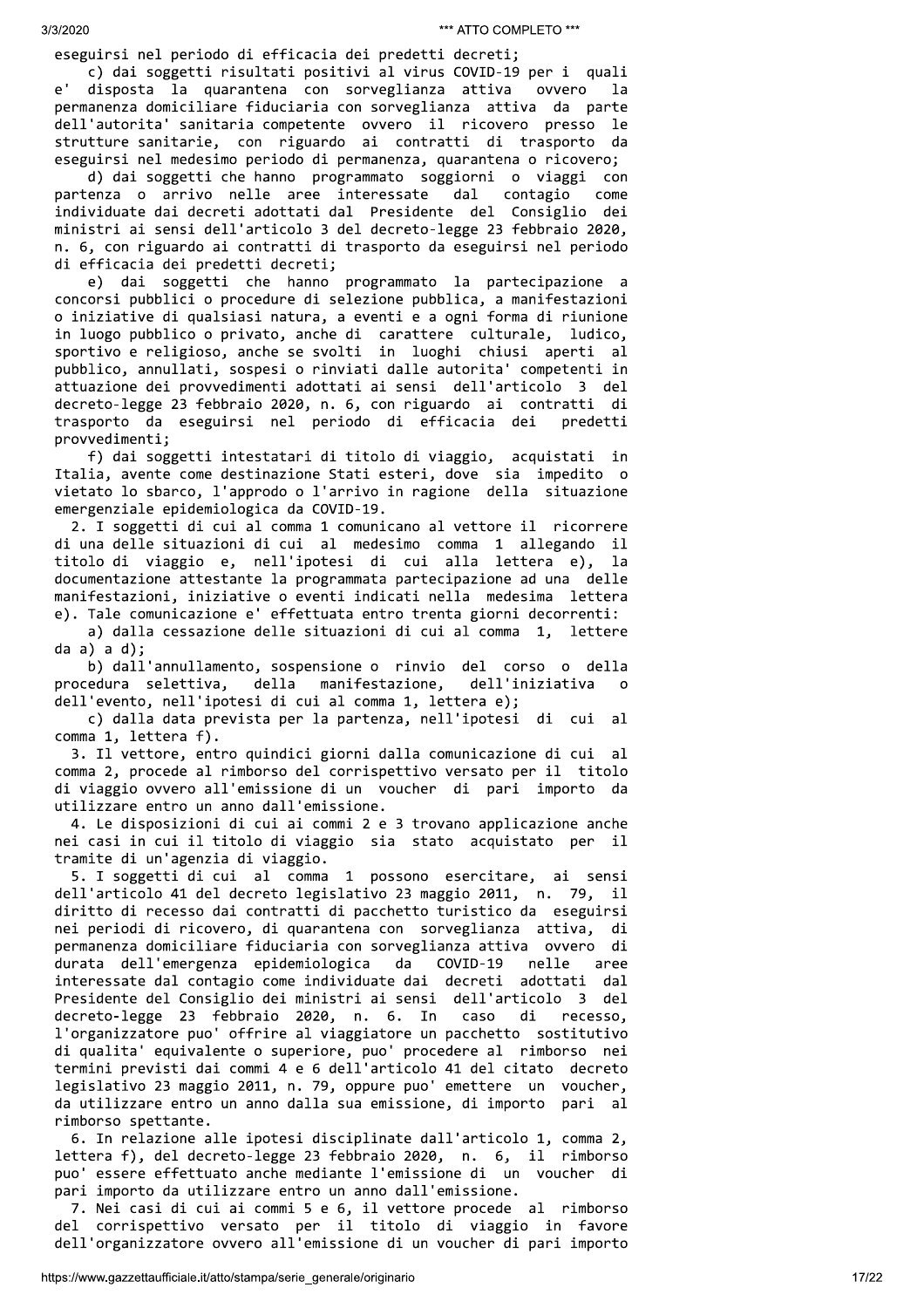da utilizzare entro un anno dall'emissione.

8. Le disposizioni di cui al presente articolo costituiscono, ai sensi dell'articolo 17 della legge del 31 maggio 1995, n. 218 e dell'articolo 9 del regolamento (CE) n. 593/2008 del Parlamento europeo e del Consiglio, del 17 giugno 2008, norme di applicazione necessaria.

9. Alla sospensione dei viaggi ed iniziative d'istruzione disposta dal 23 febbraio al 15 marzo ai sensi degli articoli 1 e 2 del decreto-legge 23 febbraio 2020, n. 6, e dei conseguenti provvedimenti attuativi, si applica quanto previsto dall'articolo 41, comma 4, del decreto legislativo 23 maggio 2011, n. 79, in ordine al diritto di recesso del viaggiatore prima dell'inizio del pacchetto di viaggio nonche' l'articolo 1463 del codice civile. Il rimborso puo' essere effettuato anche mediante l'emissione di un voucher di pari importo da utilizzare entro un anno dall'emissione.

### Art. 29

# Misure urgenti relative al corso di formazione specifica in medicina generale triennio 2019-2022

1. In deroga alle disposizioni di cui all'articolo 100 del regio decreto 27 luglio 1934, n. 1265, all'articolo 5, comma 2, del decreto legislativo del Capo provvisorio dello Stato 13 settembre 1946, n. 233, e all'articolo 5, comma 1, del decreto del Ministro della salute 7 marzo 2006 e successive modificazioni, pubblicato nella Gazzetta Ufficiale n. 60 del 13 marzo 2006, sono ammessi con riserva a frequentare il corso di formazione specifica in medicina generale, relativo al triennio 2019-2022, anche i laureati in medicina e<br>chirurgia, collocatisi utilmente in graduatoria, che non possono<br>sostenere l'esame di Stato per l'abilitazione all'esercizio della professione di medico-chirurgo a seguito di quanto disposto con ordinanza del Ministro dell'universita' e della ricerca in data 24 febbraio 2020 a seguito delle misure urgenti in materia di contenimento e gestione dell'emergenza epidemiologica da COVID-19 adottate ai sensi del decreto-legge 23 febbraio 2020, n. 6.

2. L'abilitazione all'esercizio professionale di cui al comma 1, dovra' in ogni caso essere conseguita dai suddetti corsisti entro e non oltre la prima sessione utile di esami di Stato fissata dal Ministro dell'universita' e della ricerca. Fino al conseguimento della predetta abilitazione all'esercizio professionale, i suddetti corsisti non possono svolgere gli incarichi di cui all'articolo 19, comma 11, della legge 28 dicembre 2001, n. 448, ne' partecipare all'assegnazione degli incarichi convenzionali ai sensi dell'articolo 9 del decreto-legge 14 dicembre 2018, n. 135, convertito, con modificazioni, dalla legge 11 febbraio 2019, n. 12.

### Art. 30

# Carta della famiglia

1. Per l'anno 2020, nelle regioni nel cui territorio e' ricompreso quello dei comuni nei quali ricorrono i presupposti di - cui all'articolo 1, comma 1, del decreto-legge 23 febbraio 2020, n. 6, la carta della famiglia, di cui all'articolo 1, comma 391, della legge 28 dicembre 2015, n. 208, e' destinata alle famiglie con almeno un figlio a carico.

2. Agli oneri derivanti dalle previsioni di cui al comma 1, pari a 500.000 euro per l'anno 2020 si provvede a valere sul Fondo per le<br>politiche della famiglia di cui all'articolo 19, comma 1, del politiche della famiglia di cui all'articolo 19, decreto-legge 4 luglio 2006, n. 223, convertito, con modificazioni, dalla legge 4 agosto 2006, n. 248.

### Art. 31

Donazioni anti spreco per il rilancio della solidarieta' sociale

1. All'articolo 16 della legge 19 agosto 2016, n. 166 sono apportate le seguenti modificazioni:

a) al comma 1, dopo la lettera d), e' inserita la seguente: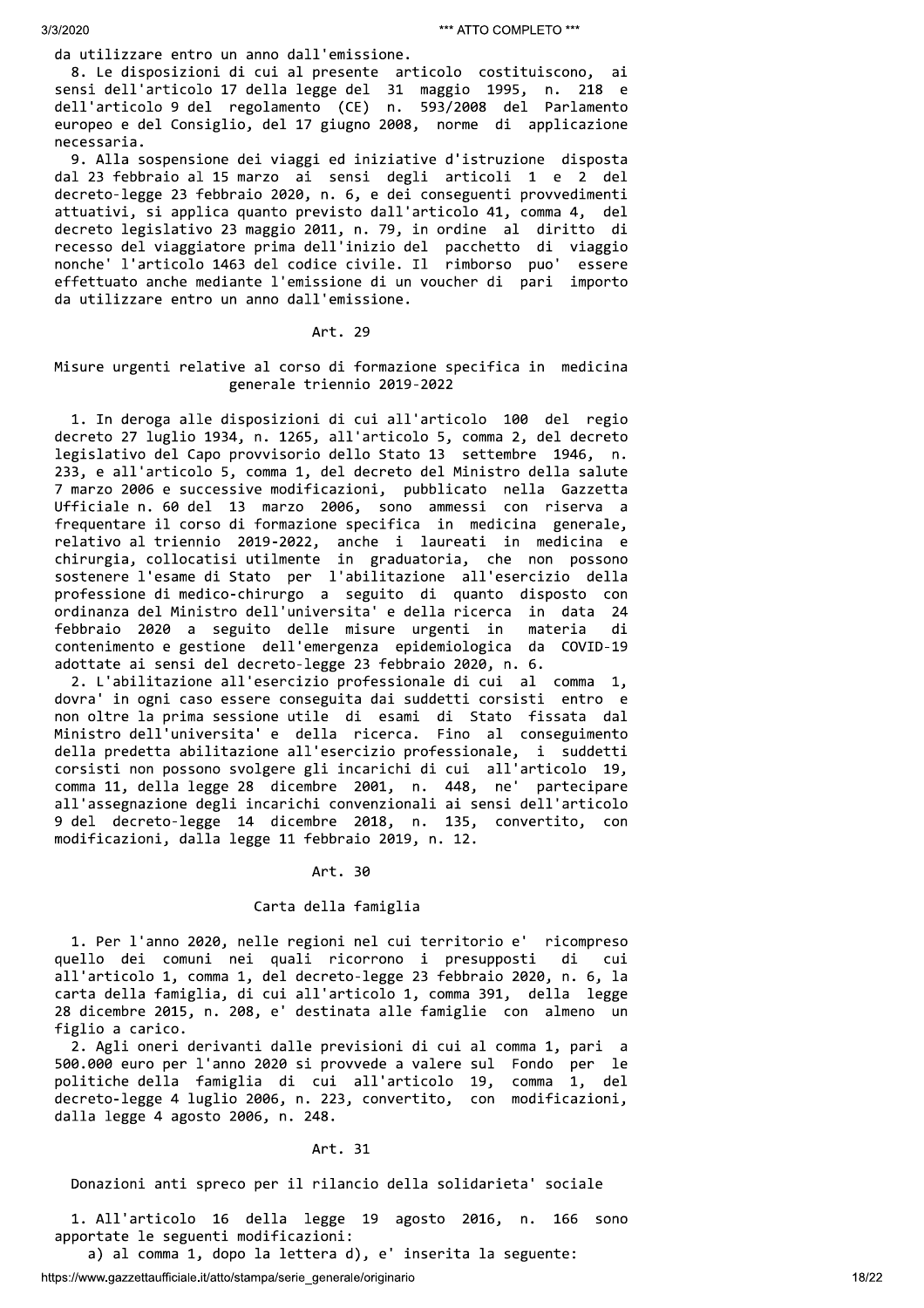30.222<br>
20.222<br>
20.22 (model | pondski | pondski | al prodski | al prodski | al prodski | al participaristi<br>
20.4 (model | al prodski | al participa | al participa | al participaristi<br>
20.4 (model | al participaristic sou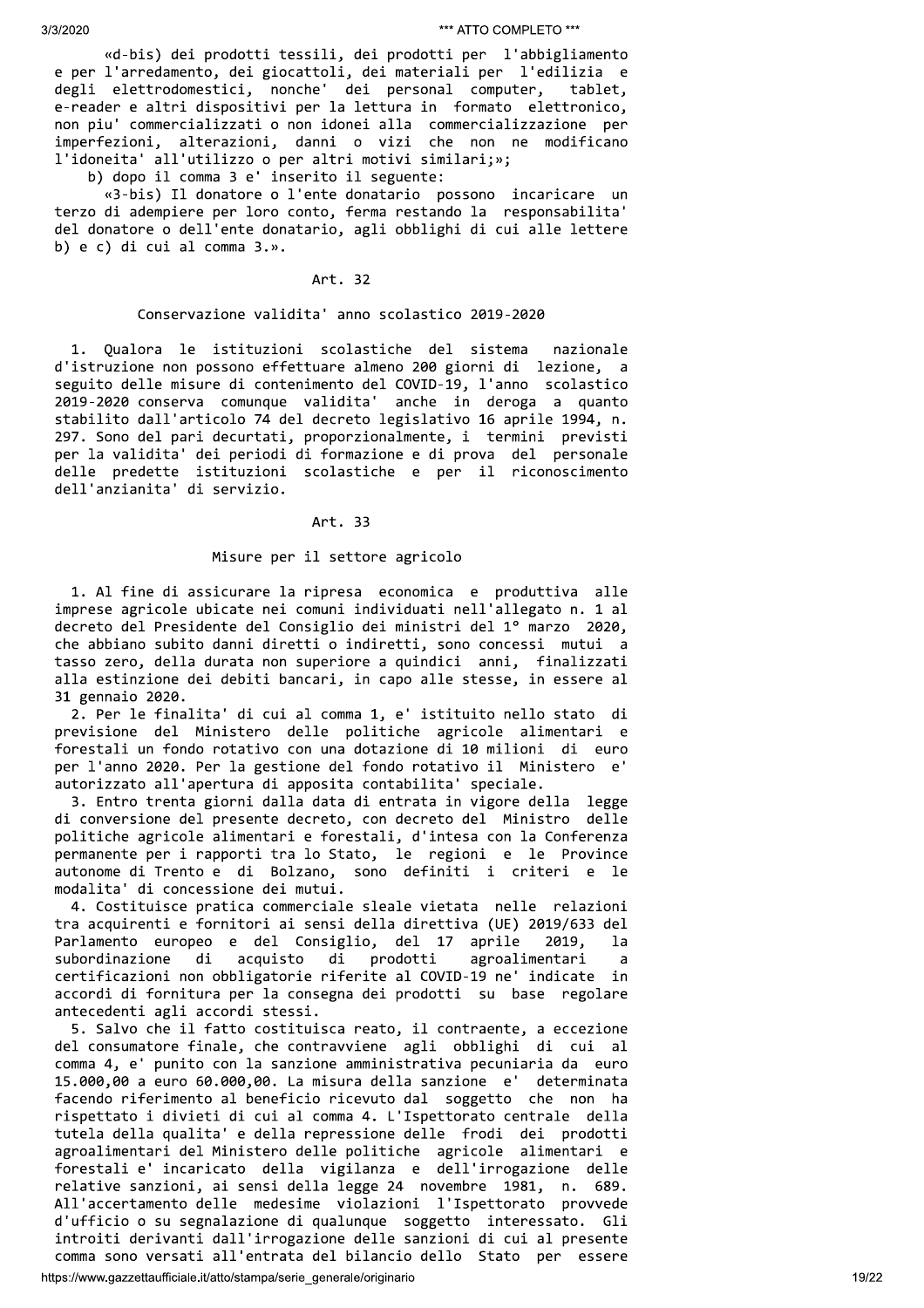riassegnati, con decreto del Ragioniere generale dello Stato, allo politiche stato di previsione del Ministero per le agricole alimentari e forestali per il finanziamento di iniziative per il superamento di emergenze e per il rafforzamento dei controlli. 6. Agli oneri derivanti dal comma 2, si provvede ai sensi dell'articolo 36.

### Art. 34

# Disposizioni finalizzate a facilitare l'acquisizione di dispositivi di protezione e medicali

1. Il Dipartimento della protezione civile e i soggetti attuatori individuati dal Capo del dipartimento della protezione civile fra quelli di cui all'ordinanza del medesimo in data 3 febbraio 2020 n. 630, sono autorizzati, nell'ambito delle risorse disponibili per la gestione dell'emergenza, fino al termine dello stato di emergenza di cui alla delibera del Consiglio dei ministri in data 31 gennaio 2020, ad acquisire dispositivi di protezione individuali (DPI) come individuati dalla circolare del Ministero della salute n. 4373 del 12 febbraio 2020 e altri dispositivi medicali, nonche' a disporre pagamenti anticipati dell'intera fornitura, in deroga al decreto legislativo 18 aprile 2016, n. 50.

2. In relazione all'emergenza di cui al presente decreto, fino al termine dello stato di emergenza di cui alla delibera del Consiglio dei ministri in data 31 gennaio 2020, e' consentito l'utilizzo di dispositivi di protezione individuali di efficacia protettiva analoga quella prevista per i dispositivi di protezione individuale  $\overline{a}$ previsti dalla normativa vigente. L'efficacia di tali dispositivi e' valutata preventivamente dal Comitato tecnico scientifico di cui all'articolo 2 dell'ordinanza del Capo del Dipartimento della protezione civile del 3 febbraio 2020, n. 630.

3. In relazione all'emergenza di cui al presente decreto, in coerenza con le linee guida dell'Organizzazione Mondiale della Sanita' e in conformita' alle attuali evidenze scientifiche, e' consentito fare ricorso alle mascherine chirurgiche, quale dispositivo idoneo a proteggere gli operatori sanitari; sono utilizzabili anche mascherine prive del marchio CE previa valutazione da parte dell'Istituto Superiore di Sanita'.

Capo IV

# DISPOSIZIONI FINALI E FINANZIARIE

# Art. 35

### Disposizioni in materia di ordinanze contingibili e urgenti

1. A seguito dell'adozione delle misure statali di contenimento e gestione dell'emergenza epidemiologica da COVID-19 non possono essere adottate e, ove adottate sono inefficaci, le ordinanze sindacali contingibili e urgenti dirette a fronteggiare l'emergenza predetta in contrasto con le misure statali.

### Art. 36

### Disposizioni finanziarie

1. Agli oneri derivanti dagli articoli 6, 19, comma 2, 22, 24, 25, 27, 33 e degli effetti derivanti dalla lettera d) del presente comma, pari a 414,966 milioni di euro per l'anno 2020 e a 0,386 milioni di euro annui a decorrere dall'anno 2021, che aumentano, ai fini della compensazione degli effetti in termini di fabbisogno e indebitamento netto, a 1,380 milioni di euro annui a decorrere dall'anno 2021, - si provvede:

a) quanto a 30 milioni di euro per l'anno 2020, mediante corrispondente riduzione dello stanziamento del fondo speciale di conto capitale iscritto, ai fini del bilancio triennale 2020-2022, nell'ambito del Programma Fondi di riserva e speciali della missione «Fondi da ripartire» dello stato di previsione del Ministero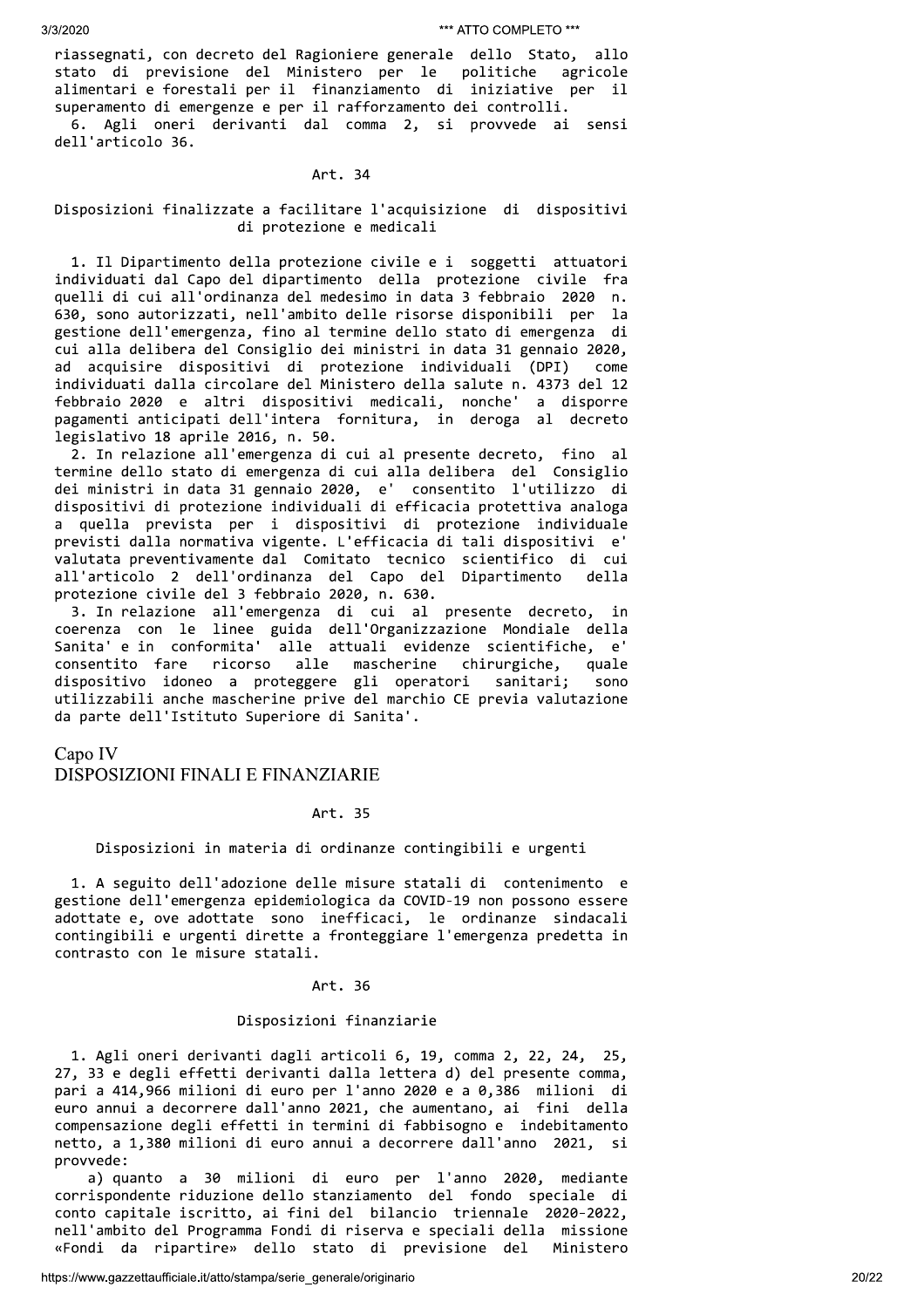l'anno dell'economia e delle finanze per 2020, allo scopo parzialmente utilizzando l'accantonamento relativo al Ministero dello sviluppo economico per 10 milioni di euro e l'accantonamento relativo al Ministero dell'economia e delle finanze per 20 milioni di euro;

b) quanto a 20 milioni di euro per l'anno 2020, mediante corrispondente riduzione dell'autorizzazione di spesa di cui all'articolo 2, comma 180, della legge 24 dicembre 2007, n. 244;

c) quanto a 360 milioni di euro per l'anno 2020, mediante corrispondente riduzione del fondo per esigenze indifferibili connesse ad interventi non aventi effetti sull'indebitamento netto delle PA di cui dall'articolo 3, comma 3, del decreto-legge 5 febbraio 2020, n. 3;

d) quanto a 5,056 milioni di euro per l'anno 2020 e 0,386 milioni di euro annui a decorrere dal 2021, mediante corrispondente riduzione del fondo di cui all'articolo 1, comma 365, lettera b), della legge 11 dicembre 2016, n. 232;

e) quanto a 0,420 milioni di euro annui a decorrere dall'anno Fondo corrispondente riduzione 2020, mediante del per  $1a$ compensazione degli effetti finanziari non previsti a legislazione vigente di cui all'articolo 6, comma 2, del decreto-legge 7 ottobre 2008, n. 154, convertito, con modificazioni, dalla legge 4 dicembre 2008, n. 189;

f) quanto a 2,798 milioni di euro per l'anno 2020 e 0,579 milioni di euro annui a decorrere dall'anno 2021, in termini di fabbisogno e indebitamento netto, mediante corrispondente utilizzo delle maggiori entrate derivanti dagli articoli 19, 22 e 24.

2. All'attuazione delle disposizioni del presente decreto, con esclusione degli articoli 13, 14, 15, 16, 30 e degli articoli indicati al comma 1, si provvede con le risorse umane, strumentali e finanziarie disponibili a legislazione vigente, senza nuovi maggiori oneri per la finanza pubblica.

3. Ai fini dell'immediata attuazione delle disposizioni recate dal presente decreto, il Ministro dell'economia e delle finanze e' autorizzato ad apportare con propri decreti, le occorrenti variazioni di bilancio. Ove necessario, previa richiesta dell'amministrazione competente, il Ministero dell'economia e delle finanze puo' disporre il ricorso ad anticipazioni di tesoreria, la cui regolarizzazione deve avvenire entro l'anno 2020.

### Art. 37

## Entrata in vigore

1. Il presente decreto entra in vigore il giorno stesso della sua pubblicazione nella Gazzetta Ufficiale della Repubblica italiana e sara' presentato alle Camere per la conversione in legge.

Il presente decreto, munito del sigillo dello Stato, sara' inserito nella Raccolta ufficiale degli atti normativi della Repubblica italiana. E' fatto obbligo a chiunque spetti di osservarlo e di farlo osservare.

Dato a Roma, addi' 2 marzo 2020

MATTARELLA

Conte, Presidente del Consiglio dei ministri

Gualtieri, Ministro dell'economia e delle finanze

Catalfo, Ministro del lavoro  $\epsilon$ delle politiche sociali

Patuanelli, Ministro dello sviluppo economico

Franceschini, Ministro per i beni e culturali e per il le attivita'